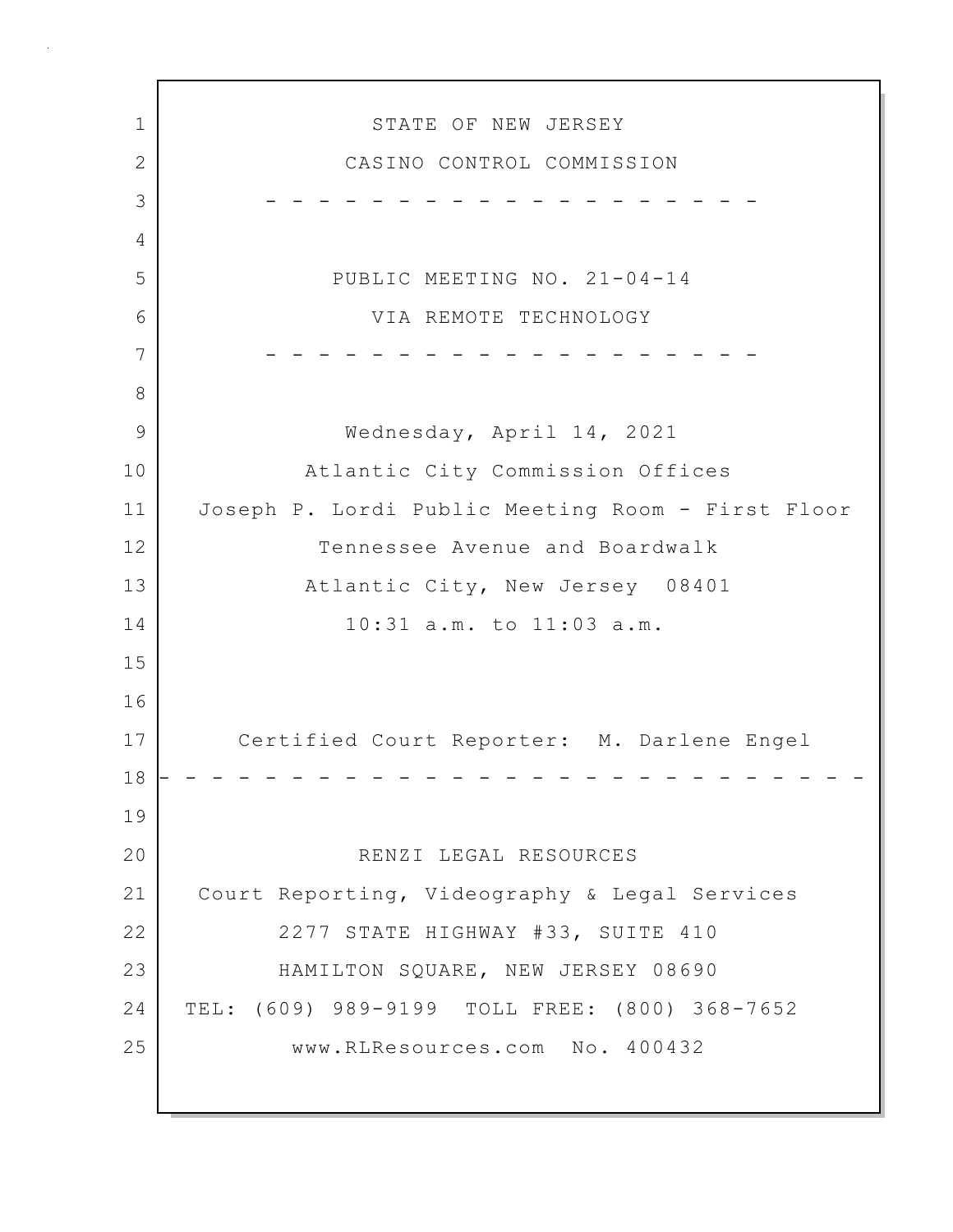```
1 B E F O R E :
2 CASINO CONTROL COMMISSION:
       JAMES T. PLOUSIS, CHAIR
3 ALISA COOPER, VICE CHAIR
4 PRESENT FOR THE CASINO CONTROL COMMISSION:
       DARYL W. NANCE, ADMINISTRATIVE ANALYST
5 OPRA CUSTODIAN
 6 OFFICE OF THE GENERAL COUNSEL:
       DIANNA W. FAUNTLEROY, GENERAL COUNSEL/EXECUTIVE
7 SECRETARY
       TERESA M. PIMPINELLI, SENIOR COUNSEL
8
  OFFICE OF REGULATORY AFFAIRS:
 9 PATRICK M. EALER, MANAGER, LICENSING
10 DIVISION OF GAMING ENFORCEMENT:
     DEPUTY ATTORNEYS GENERAL:
11 BRIAN BISCIEGLIA, DEPUTY ATTORNEY GENERAL
       SARA BEN-DAVID, DEPUTY ATTORNEY GENERAL
12 CAMILA MENDES-FERREIRA, DEPUTY ATTORNEY GENERAL
13
14
15
16
17
18
19
20
21
22
23
24
25
```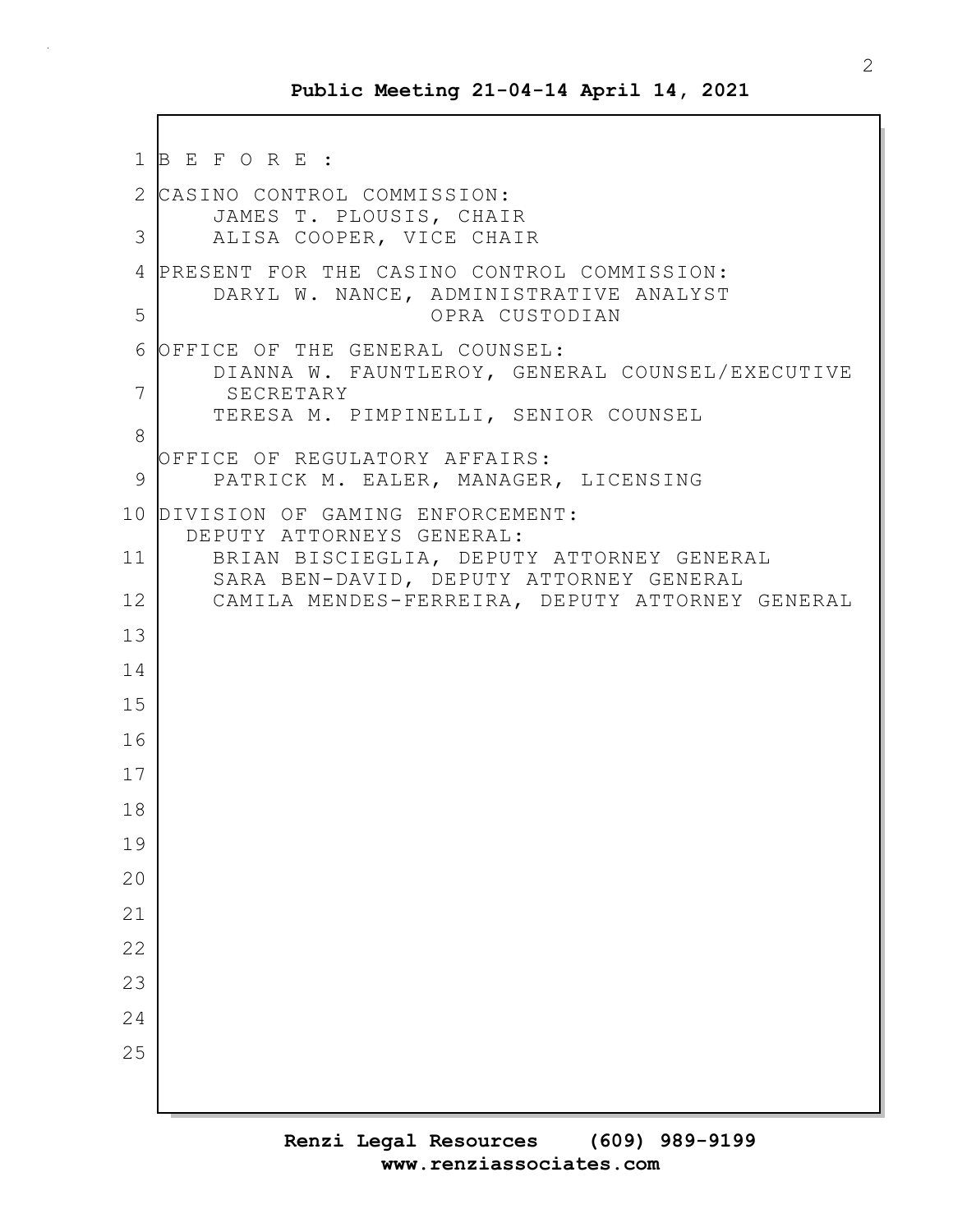**Public Meeting 21-04-14 April 14, 2021**

|         |  | 1 A P P E A R A N C E S :                                                                              |
|---------|--|--------------------------------------------------------------------------------------------------------|
| 3       |  | 2 ITEM NO. 6 DIANNA W. FAUNTLEROY, GENERAL COUNSEL<br>SARA BEN-DAVID, DEPUTY ATTORNEY<br>GENERAL       |
|         |  | JOSEPH MUSKETT, SENIOR VICE PRESIDENT                                                                  |
| 4       |  | AND GENERAL COUNSEL<br>FOR: AC OCEAN WALK, LLC                                                         |
| 5       |  | ITEM NO. 7 DIANNA W. FAUNTLEROY, GENERAL COUNSEL                                                       |
| 6       |  | CAMILA MENDES-FERREIRA, DEPUTY ATTORNEY<br>GENERAL                                                     |
| 7       |  | BESS SACCO, VICE PRESIDENT OF LEGAL<br>AND REGULATORY AFFAIRS                                          |
| 8       |  | FOR: CAESARS ENTERTAINMENT, INC.                                                                       |
| 9<br>10 |  | ITEM NO. 8 DIANNA W. FAUNTLEROY, GENERAL COUNSEL<br>CAMILA MENDES-FERREIRA, DEPUTY ATTORNEY<br>GENERAL |
|         |  | BESS SACCO, VICE PRESIDENT OF LEGAL                                                                    |
| 11      |  | AND REGULATORY AFFAIRS<br>FOR: HARRAH'S ATLANTIC CITY OPERATING                                        |
| 12      |  | COMPANY, LLC                                                                                           |
|         |  | 13 ITEM NO. 9 DIANNA W. FAUNTLEROY, GENERAL COUNSEL<br>CAMILA MENDES-FERREIRA, DEPUTY ATTORNEY         |
| 14      |  | GENERAL                                                                                                |
| 15      |  | BESS SACCO, VICE PRESIDENT OF LEGAL<br>AND REGULATORY AFFAIRS                                          |
| 16      |  | FOR: CAESARS ENTERTAINMENT, INC.                                                                       |
|         |  | ITEM NO. 10 DIANNA W. FAUNTLEROY, GENERAL COUNSEL                                                      |
| 17      |  | CAMILA MENDES-FERREIRA, DEPUTY ATTORNEY                                                                |
| 18      |  | GENERAL<br>BROWNSTEIN, HYATT, FARBER & SCHRECK                                                         |
|         |  | PAUL M. O'GARA, ESQ.                                                                                   |
| 19      |  | FOR: DGMB CASINO, LLC, AND MGA<br>GAMING NJ, LLC                                                       |
| 20      |  |                                                                                                        |
| 21      |  |                                                                                                        |
| 22      |  |                                                                                                        |
| 23      |  |                                                                                                        |
| 24      |  |                                                                                                        |
| 25      |  |                                                                                                        |
|         |  |                                                                                                        |
|         |  |                                                                                                        |
|         |  |                                                                                                        |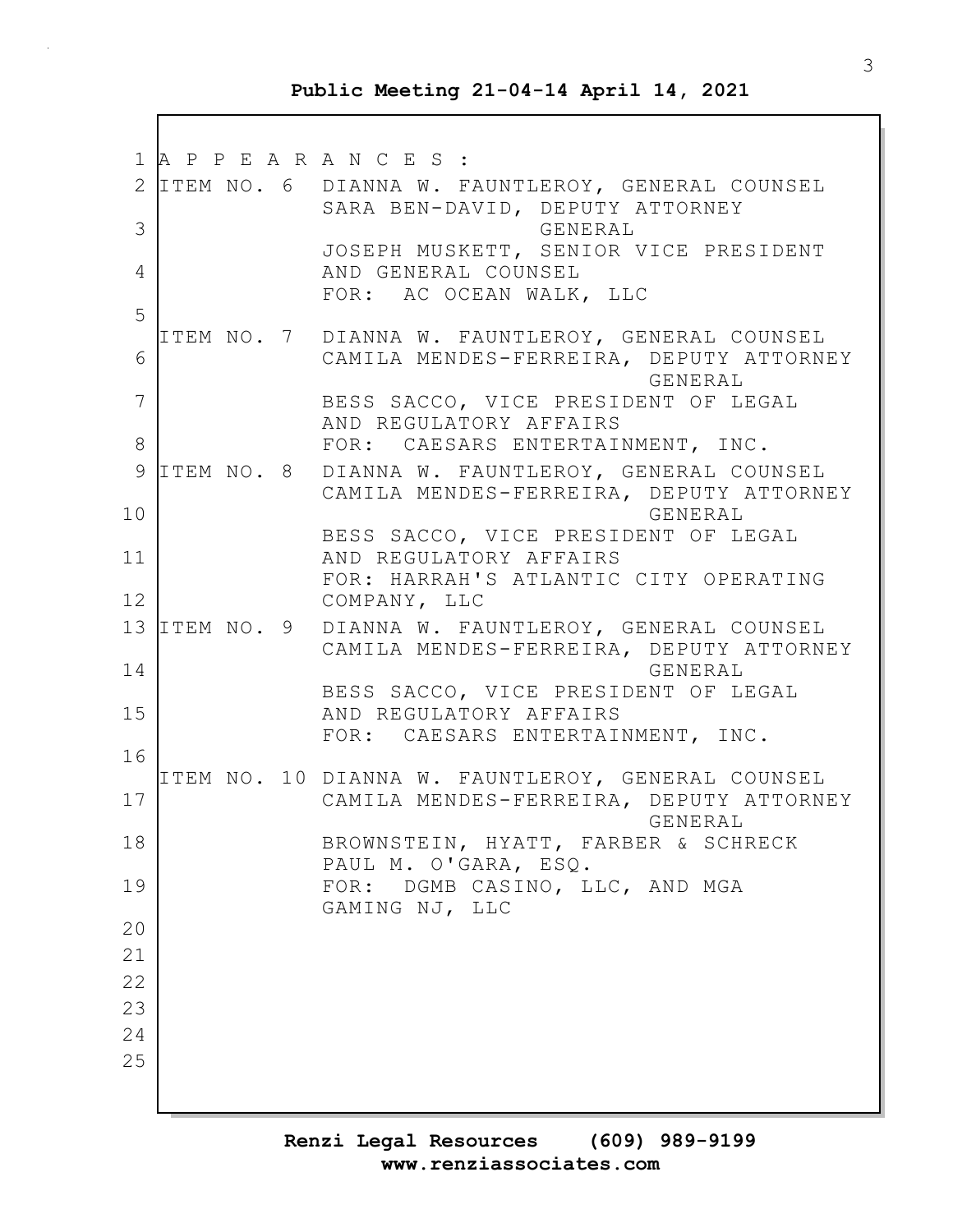1 AGENDA PUBLIC MEETING NO. 21-04-14 2 APRIL 14, 2021, 10:31 A.M. 3 ITEM PAGE VOTE 4 1 Ratification of the minutes of the March 8 9 10,2021, public meeting 5 2 Approvals through Delegation of Authority 9 between March 4, 2021, and April 8, 2021, 6 pursuant to Resolution No. 17-01-11-11-C Requests for inactivation of casino key 12 13 7 employee licenses: a) Kevin Heffron 8 b) James Hodgon Consideration of the lapse of casino key 13 15 9 employee licenses: a) Paul Merrick 10 b) Christopher Sannino Consideration of the initial application 15 17 11 of Robert E. Seaman, Jr., for a casino key employee license (DKT 21-0002-CK) 12 6 Consideration of the initial casino key 17 20 employee licensure and plenary 13 qualification of Nicole M. Powers to serve as Vice President of Database and 14 Event Marketing for AC Ocean Walk, LLC (PRN 2182002) 15 7 Joint Petition of Caesars Entertainment, 21 24 Inc., Harrah's Atlantic City Operating 16 Company, LLC, Boardwalk Regency, LLC, and Tropicana Atlantic City Corp., requesting 17 permission for Gene P. Lee to assume the duties and exercise the powers of Senior 18 vice President, Strategic Analytics for Caesars Entertainment, Inc., pending 19 plenary qualification (PRN 0742101) Consideration of the initial casino key  $24$  27 20 employee licensure and plenary qualification of Gregg M. Klein to serve 21 as Senior Vice President and General Manager for Harrah's Atlantic City 22 Operating Company, LLC Consideration of the initial key employee 27 30 23 licensure and plenary qualification of Brad Eilert to serve as Vice President of 24 Operation for Caesars Entertainment, Inc. 25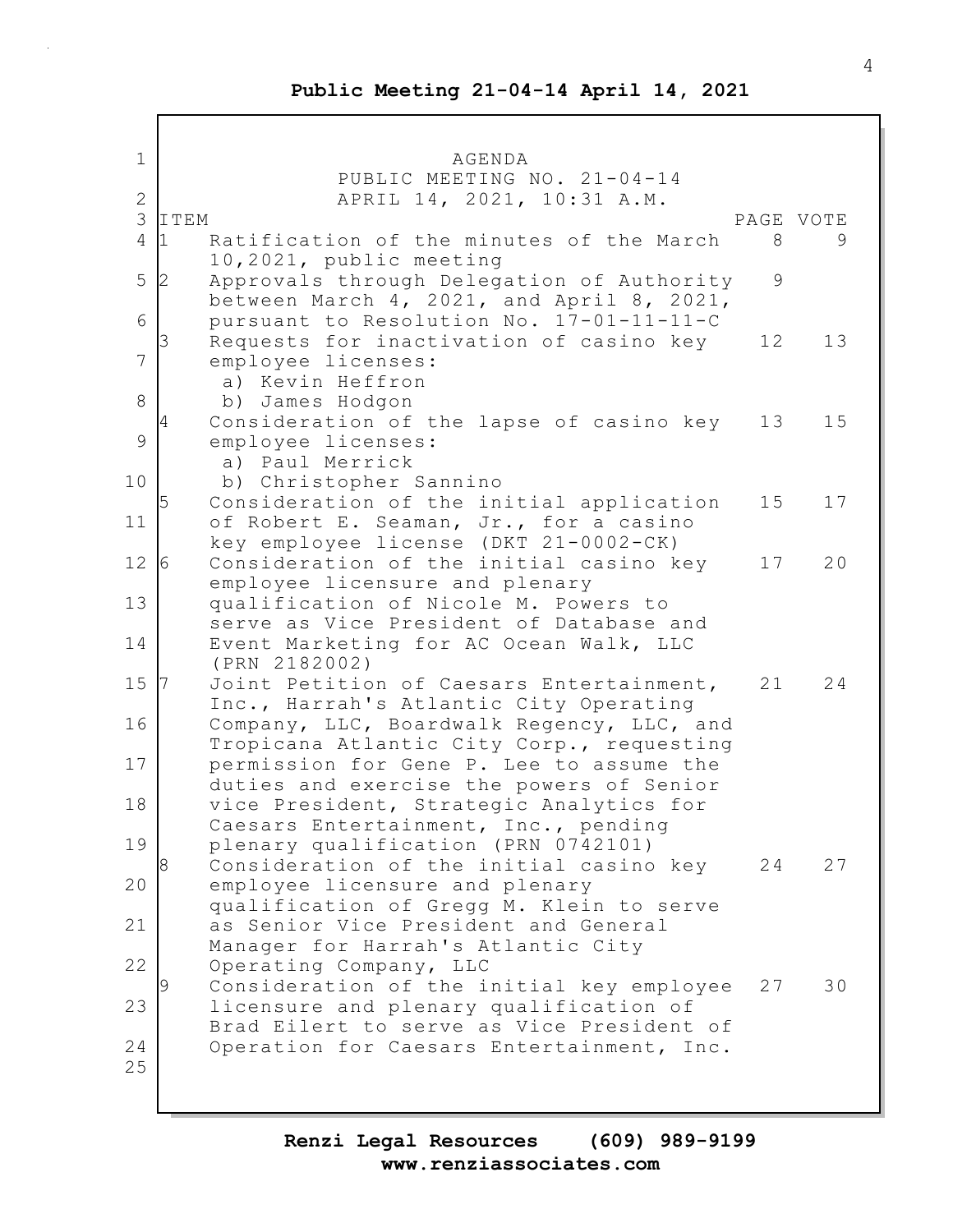| $1\,$                     | CONTINUED AGENDA<br>PUBLIC MEETING NO. 21-04-14 |      |      |  |  |  |
|---------------------------|-------------------------------------------------|------|------|--|--|--|
| $\mathbf{2}$              | APRIL 14, 2021, 10:31 a.m.<br>ITEM              | PAGE | VOTE |  |  |  |
| 3                         | Application of Joshua K. Jones for an<br>10     | 30   | 33   |  |  |  |
| $\overline{4}$            | initial casino employee license                 |      |      |  |  |  |
| 5                         |                                                 |      |      |  |  |  |
| $6\,$                     |                                                 |      |      |  |  |  |
| $\overline{7}$<br>$\,8\,$ |                                                 |      |      |  |  |  |
| $\mathcal{G}$             |                                                 |      |      |  |  |  |
| 10                        |                                                 |      |      |  |  |  |
| $11$                      |                                                 |      |      |  |  |  |
| $12$                      |                                                 |      |      |  |  |  |
| 13                        |                                                 |      |      |  |  |  |
| 14                        |                                                 |      |      |  |  |  |
| 15                        |                                                 |      |      |  |  |  |
| 16                        |                                                 |      |      |  |  |  |
| $17$                      |                                                 |      |      |  |  |  |
| $18\,$                    |                                                 |      |      |  |  |  |
| 19                        |                                                 |      |      |  |  |  |
| 20                        |                                                 |      |      |  |  |  |
| 21                        |                                                 |      |      |  |  |  |
| 22                        |                                                 |      |      |  |  |  |
| 23                        |                                                 |      |      |  |  |  |
| 24                        |                                                 |      |      |  |  |  |
| 25                        |                                                 |      |      |  |  |  |
|                           |                                                 |      |      |  |  |  |

 $\Gamma$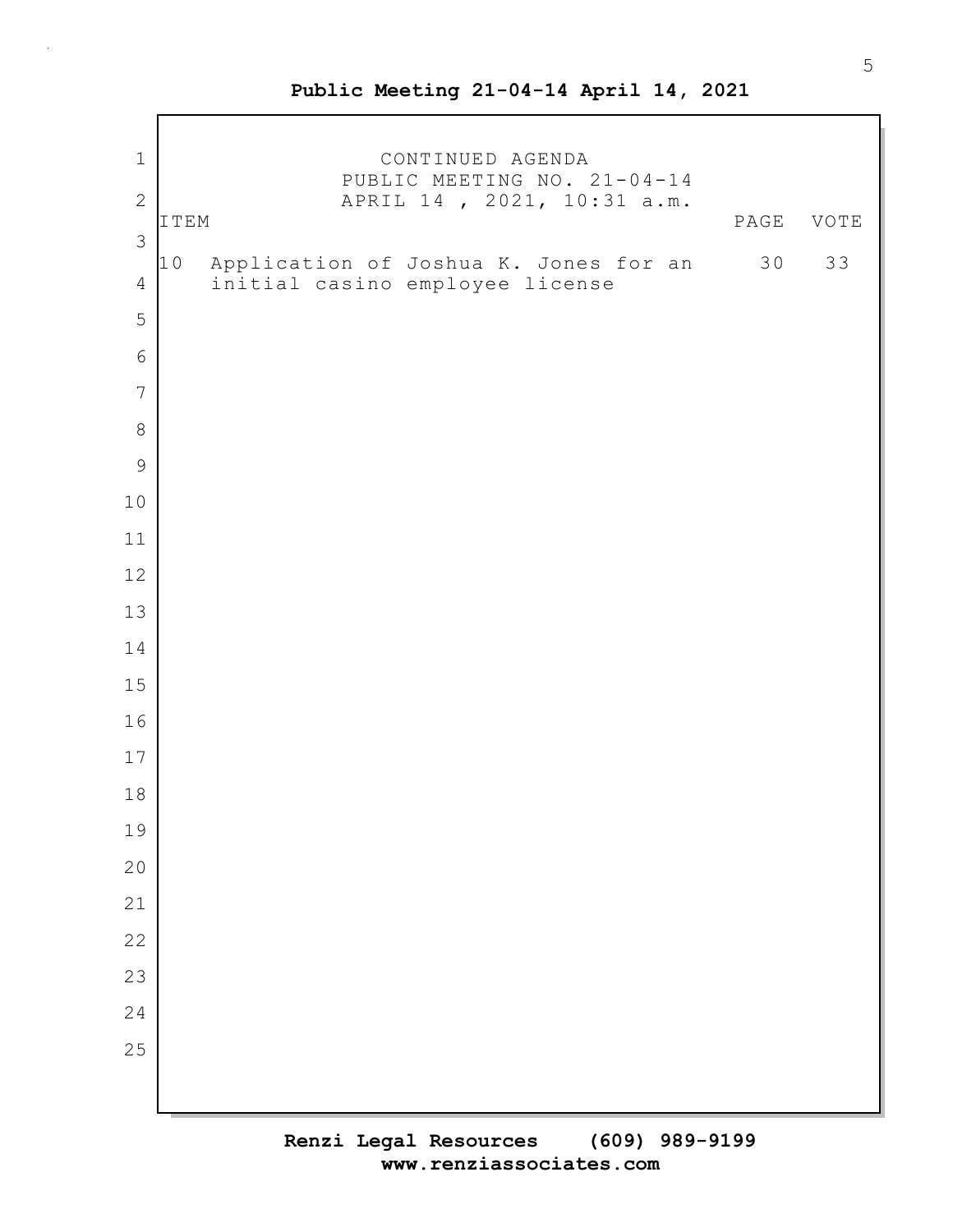|                         | 6                                              |                | 8                                               |
|-------------------------|------------------------------------------------|----------------|-------------------------------------------------|
| $\mathbf{1}$            | (Public Meeting 21-04-14 was commenced         | 1              | <b>ITEM NO. 1</b>                               |
| $\sqrt{2}$              | at 10:31 a.m.)                                 | $\overline{c}$ | MS. FAUNTLEROY: Thank you. Good                 |
| 3                       | MR. NANCE: Good morning. I'd like to           | 3              | morning. Can you answer when I call for the     |
| 4                       | read an opening statement:                     | 4              | record, please?                                 |
| 5                       | This is to advise the general public           | 5              | Vice Chair Cooper?                              |
| 6                       | that in compliance with Chapter 231 of the     | 6              | VICE CHAIR COOPER: Here.                        |
| 7                       | public laws of 1975 entitled "Senator Bryon M. | 7              | MS. FAUNTLEROY: And Chairman Plousis.           |
| 8                       | Baer Open Public Meeting Act," the New Jersey  | 8              | CHAIR PLOUSIS: Here.                            |
| 9                       | Casino Control Commission on December 9th,     | 9              | MS. FAUNTLEROY: Matters discussed in            |
| 10                      | 2020, filed with the Secretary of State at the | 10             | closed session this morning included promotion  |
| 11                      | State House in Trenton an annual meeting       | 11             | to MIS manager of the successful Applicant.     |
| 12                      | schedule.                                      | 12             | Promotion to senior software development        |
| 13                      | On December 9th, 2020, copies were             | 13             | specialist of the successful candidate.         |
| 14                      | mailed to subscribers.                         | 14             | Promotion to supervisor licensing to the        |
| 15                      | Any member of the public who wish to           | 15             | successful candidate.                           |
| 16                      | address the Commission will be given the       | 16             | And the hiring of Cheryl Brown and James        |
| 17                      | opportunity to do so before the Commission     | 17             | Durand to the position of licensing analyst     |
| 18                      | adjourns for the day.                          | 18             | subject to final review.                        |
| 19                      | Please acknowledge the Pledge of               | 19             | CHAIR PLOUSIS: Thank you.                       |
| 20                      | Allegiance.                                    | 20             | MS. FAUNTLEROY: The first matter for            |
| 21                      | (The Flag Salute was recited.)                 | 21             | your consideration is the ratification of the   |
| 22                      | CHAIR PLOUSIS: Thank you. Good                 | 22             | minutes of the March 10, 2021, public meeting.  |
| 23                      | morning.                                       | 23             | CHAIR PLOUSIS: Are there any questions          |
| 24                      | Welcome everyone who is joining us             | 24             | or corrections to the March 10th, 2021, meeting |
| 25                      | remotely today. As a measure to mitigate the   | 25             | minutes?                                        |
|                         | $\overline{7}$                                 |                |                                                 |
|                         |                                                |                | 9                                               |
| 1                       | spread of COVID-19 and to protect the health   | 1              | <b>ITEM NO. 2</b>                               |
| $\overline{\mathbf{c}}$ | and safety of meeting participants as well as  | $\overline{c}$ | (No response.)                                  |
| 3                       | the members of the public interested in the    | 3              | CHAIR PLOUSIS: Hearing none, is there a         |
| 4                       | meeting, the Commission is continuing to use   | 4              | motion?                                         |
| 5                       | remote collaboration technology for meeting    | 5              | VICE CHAIR COOPER: Mr. Chairman, I move         |
| 6                       | participants.                                  | 6              | to ratify the minutes of the March 10th, 2021,  |
| 7                       | The public is able to listen through           | 7              | meeting.                                        |
| 8                       | access provided on the Commission's website as | 8              | CHAIR PLOUSIS: I second that motion.            |
| 9                       | well as through our YouTube channel. We will   | 9              | Any further discussion?                         |
| $10\,$                  | accept public comments via e-mail. Public      | 10             | (No response.)                                  |
| 11                      | comments can be sent to: Public.comments@ccc.  | $1\,1$         | CHAIR PLOUSIS: Hearing none, all in             |
| $12\,$                  | state.nj.us. I will repeat that address.       | 12             | favor, say aye?                                 |
| 13                      | Public.comments@ccc.state.nj.us beginning now  | 13             | (Ayes.)                                         |
| 14                      | and any time throughout the meeting, ending at | 14             | CHAIR PLOUSIS: Opposed? Same sign?              |
| 15                      | the time of adjournment.                       | 15             | (No response.)                                  |
| 16                      | This meeting is being transcribed as           | 16             | CHAIR PLOUSIS: Ayes -- ayes have it.            |

16 This meeting is being transcribed as 17 well as recorded, and minutes will be available 18 on our website in due course. 19 To meeting participant callers, I ask 20 that you follow the instructions provided with 21 the web link or audio call-in code and place 22 your phones on mute until your matter is 23 called. Also please remember to identify 24 yourself before speaking. 25 Thank you.

## **www.renziassociates.com Renzi Legal Resources (609) 989-9199**

17 MS. FAUNTLEROY: Thank you. 18 Item No. 2 are approvals of Delegation 19 of Authority between March 4, 2021, and April

20 8, 2021, pursuant to Resolution No.

22 Mr. Ealer will review those matters with 23 you; however, no action is required.

24 MR. EALER: Good morning, Chairman and 25 Vice Chair Cooper. Patrick Ealer with the

21 17-01-11-11-C.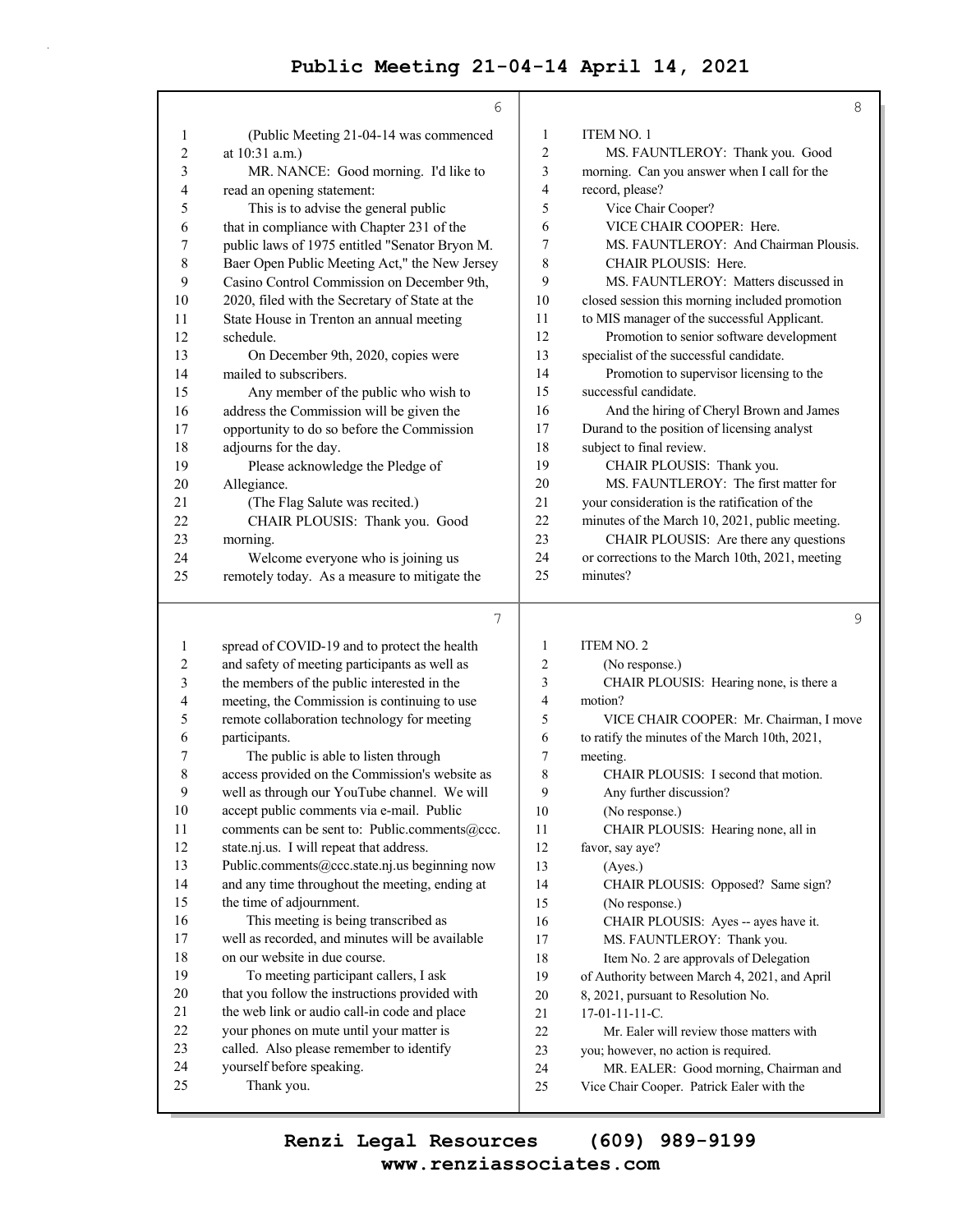|             | 10                                                                                        |         | 12                                                                            |
|-------------|-------------------------------------------------------------------------------------------|---------|-------------------------------------------------------------------------------|
| 1           | ITEM NO. 2                                                                                | 1       | ITEM NO. 3                                                                    |
| 2           | Casino Control Commission, Licensing and                                                  | 2       | approvals that were granted by Delegated                                      |
| 3           | Financial Evaluation Manager.                                                             | 3       | Authority during this period, and no further                                  |
| 4           | Between March 4 and April 8, 2021, the                                                    | 4       | Commission action is required.                                                |
| 5           | staff of the Commission's Regulatory Affairs                                              | 5       | Thank you.                                                                    |
| 6           | Division granted the following approvals via                                              | 6       | MS. FAUNTLEROY: Thank you.                                                    |
| 7           | Delegated Authority:                                                                      | 7       | Item No. 3 for your consideration are                                         |
| $\,$ 8 $\,$ | On March 5, 2021, the temporary casino                                                    | 8       | requests for inactivation of casino key                                       |
| 9           | key employee license was granted to Shadiyah A.                                           | 9       | employee licenses.                                                            |
| 10          | Shannon for an I-Gaming Risk Manager position                                             | 10      | They include: John W. Gary, Kevin                                             |
| 11          | at Ocean Casino.                                                                          | 11      | Heffron, and James A. Hodgon.                                                 |
| 12          | On March 8, 2021, a temporary casino key                                                  | 12      | Again, Mr. Ealer will review those with                                       |
| 13          | employee license was granted to Casey L.                                                  | 13      | you prior to action.                                                          |
| 14          | Kenney-Erdman for a dual-rate security shift                                              | 14      | MR. EALER: Good morning again. This is                                        |
| 15          | manager position at Ocean Casino.                                                         | 15      | Patrick Ealer, Licensing and Financial                                        |
| 16          | On March 12, 2021, a multi-casino                                                         | 16      | Evaluation Manager.                                                           |
| 17          | endorsement on an existing casino key employee                                            | 17      | In lieu of filing a casino key employee                                       |
| 18          | license was granted to Alicia A. MaGee for an                                             | 18      | license review application, the following three                               |
| 19          | interim internet gaming manager position for                                              | 19      | individuals have requested to be placed on the                                |
| 20          | Hard Rock Atlantic City and Boardwalk 1000.                                               | 20      | casino key employee approved inactive list for                                |
| 21          | On March 18, 2021, a temporary casino                                                     | 21      | a period up to five years: John W. Gary, Kevin                                |
| 22          | key employee license was granted to Virgil L.                                             | 22      | Heffron, and James A. Hodgon.                                                 |
| 23          | Elam for a dual-rate surveillance supervisor                                              | 23      | Commissioner staff has reviewed these                                         |
| 24          | position at Ocean Casino.                                                                 | 24      | requests and recommends granting the requested                                |
| 25          | On March 19, 2021, a temporary key                                                        | 25      | relief.                                                                       |
|             |                                                                                           |         |                                                                               |
|             | 11                                                                                        |         | 13                                                                            |
|             |                                                                                           |         |                                                                               |
| 1           | ITEM NO. 2                                                                                | 1       | <b>ITEM NO. 4</b>                                                             |
| 2           | employee license was granted to Jameeah A.                                                | 2       | CHAIR PLOUSIS: Are there any questions                                        |
| 3           | Lewis for a sportsbook supervisor position at                                             | 3       | on any of these matters?                                                      |
| 4           | Bally's Atlantic City.                                                                    | 4       | (No response.)                                                                |
| 5           | And a temporary key employee license was                                                  | 5<br>6  | CHAIR PLOUSIS: Hearing none, is there a                                       |
| 6           | granted to Aaron S. Woodall for a dual-rate                                               |         | motion?                                                                       |
| 7           | security shift supervisor position at Ocean                                               | 7<br>8  | VICE CHAIR COOPER: Mr. Chairman, I move                                       |
| 8           | Casino.                                                                                   |         | to grant the requested relief and order that                                  |
| 9           | On March 24, 2021, a temporary key                                                        | 9<br>10 | the three casino key employee licenses be<br>inactivated.                     |
| 10<br>11    | employee license was granted to Danielle M.                                               | 11      | CHAIR PLOUSIS: I second that motion.                                          |
| 12          | Smith for a dual-rate sportsbook supervisor                                               | 12      | Any further discussion?                                                       |
| 13          | position at Hard Rock Atlantic City.                                                      | 13      |                                                                               |
| 14          | On March 24, 2021, a temporary casino<br>key employee license was granted to Richard J.   | 14      | (No response.)<br>CHAIR PLOUSIS: Hearing none, all in                         |
| 15          | Vaughn for a dual-rate surveillance supervisor                                            | 15      | favor, say aye?                                                               |
| 16          | position at Ocean Casino.                                                                 | 16      |                                                                               |
| 17          | On March 26, 2021, a temporary key                                                        | 17      | (Ayes.)<br>CHAIR PLOUSIS: Opposed?                                            |
| 18          | employee license was granted to Krushna B.                                                | 18      | (No response.)                                                                |
| 19          | Barraiya for a security shift supervisor                                                  | 19      | CHAIR PLOUSIS: Ayes have it.                                                  |
| 20          | position at Resorts Atlantic City.                                                        | $20\,$  | MR. EALER: Thank you.                                                         |
| 21          | And on April 5, 2021, a temporary key                                                     | 21      | MS. FAUNTLEROY: Item No. 4 are                                                |
| 22          | employee license was granted to Paul A.                                                   | 22      | consideration of the lapsing of certain casino                                |
| 23<br>24    | Tavormina for a dual-rate table games assistant<br>shift manner position at Ocean Casino. | 23      | key employee licenses, which include Paul<br>Merrick and Christopher Sannino. |

24 shift manner position at Ocean Casino. 25 This shall memorialize the noted

#### 25 Again, we call upon Mr. Ealer to review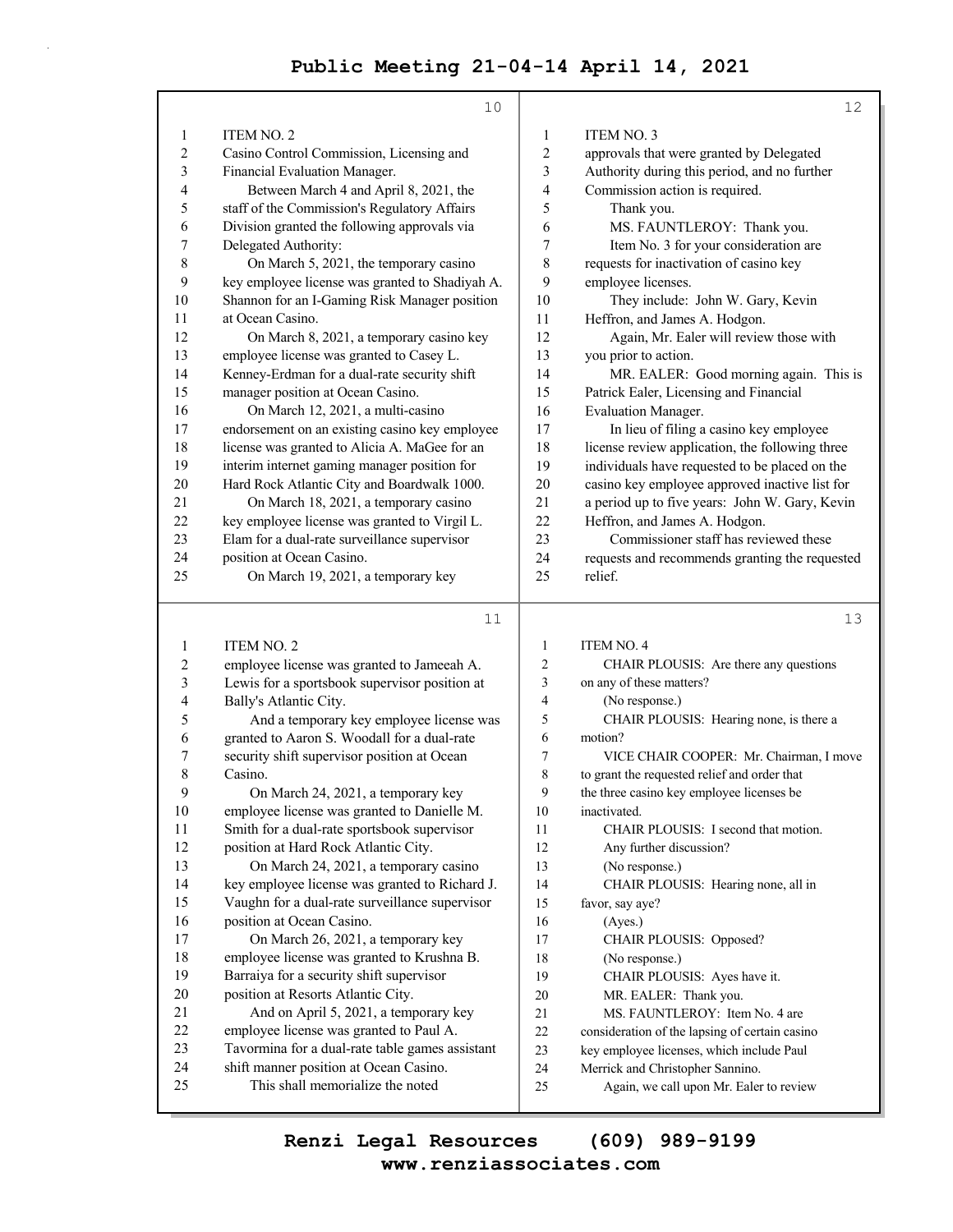|          | 14                                                                 |          | 16                                                                                              |
|----------|--------------------------------------------------------------------|----------|-------------------------------------------------------------------------------------------------|
| 1        | ITEM NO. 4                                                         | 1        | <b>ITEM NO. 5</b>                                                                               |
| 2        | those.                                                             | 2        | Staff has reviewed the stipulation and                                                          |
| 3        | MR. EALER: Thank you. Patrick Ealer                                | 3        | previously provided it along with a                                                             |
| 4        | here.                                                              | 4        | recommendation to you.                                                                          |
| 5        | There are two individuals for your                                 | 5        | Brian Biscieglia is here on behalf of                                                           |
| 6        | consideration to lapse their casino key                            | 6        | the Division.                                                                                   |
| 7        | employee license. In each case the casino key                      | 7        | MR. BISCIEGLIA: Good morning, Chair,                                                            |
| 8        | employee license review application filing                         | 8        | Vice Chair. Brian Biscieglia for the Division                                                   |
| 9        | deadline has passed and the individual has not                     | 9        | of Gaming Enforcement.                                                                          |
| 10       | filed a casino key employee license review                         | 10       | The Division has nothing further in this                                                        |
| 11       | application or requested to be placed on the                       | 11       | matter and would ask that the stipulation be                                                    |
| 12       | inactive list.                                                     | 12       | approved as submitted subject to the conditions                                                 |
| 13       | Based on these facts, staff recommends                             | 13       | contained therein.                                                                              |
| 14       | that the casino key employee licenses of Paul                      | 14       | Thank you.                                                                                      |
| 15       | Merrick and Christopher Sannino be deemed to                       | 15       | CHAIR PLOUSIS: Are there any questions                                                          |
| 16       | have lapsed.                                                       | 16       | for counsel?                                                                                    |
| 17       | CHAIR PLOUSIS: Are there any questions                             | 17       | (No response.)                                                                                  |
| 18       | on these matters?                                                  | 18       | CHAIR PLOUSIS: Hearing none, is there a                                                         |
| 19       | (No response.)                                                     | 19       | motion?                                                                                         |
| 20       | CHAIR PLOUSIS: Hearing none, is there a                            | 20       | VICE CHAIR COOPER: Mr. Chairman, I move                                                         |
| 21       | motion?                                                            | 21       | to approve the stipulation of settlement                                                        |
| 22       | VICE CHAIR COOPER: Mr. Chairman, I move                            | 22       | between the Division and Applicant and grant                                                    |
| 23       | to find that the two casino key employee                           | 23       | the initial application of Robert E. Seaman,                                                    |
| 24       | licenses lapsed pursuant to NJAC 19:41A-6.1(f)                     | 24       | Jr., for a casino key employee license subject                                                  |
| 25       | of the regulations.                                                | 25       | to compliance with the terms and conditions as                                                  |
|          |                                                                    |          |                                                                                                 |
|          | 15                                                                 |          | 17                                                                                              |
|          |                                                                    |          |                                                                                                 |
| 1        | <b>ITEM NO. 5</b>                                                  | 1        | ITEM NO. 6                                                                                      |
| 2        | CHAIR PLOUSIS: I second that motion.                               | 2        | provided for in the stipulation.                                                                |
| 3        | Any further discussion?                                            | 3        | CHAIR PLOUSIS: I second that motion.                                                            |
| 4<br>5   | (No response.)                                                     | 4<br>5   | Any further discussion?                                                                         |
| 6        | CHAIR PLOUSIS: Hearing none, all in                                | 6        | (No response.)                                                                                  |
| 7        | favor, say aye?                                                    | 7        | CHAIR PLOUSIS: Hearing none, all in                                                             |
| 8        | (Ayes.)<br>CHAIR PLOUSIS: Opposed?                                 | 8        | favor, say aye?                                                                                 |
| 9        |                                                                    | 9        | (Ayes.)<br>CHAIR PLOUSIS: Opposed?                                                              |
| 10       | (No response.)<br>CHAIR PLOUSIS: Ayes have it.                     | 10       | (No response.)                                                                                  |
| 11       | MR. EALER: Thank you.                                              | 11       | CHAIR PLOUSIS: Ayes have it.                                                                    |
| 12       | MS. FAUNTLEROY: Item No. 5 is                                      | 12       | MR. BISCIEGLIA: Thank you.                                                                      |
| 13       | consideration of the initial application of                        | 13       | MS. FAUNTLEROY: Item No. 6 is                                                                   |
| 14       | Robert E. Seaman, Jr., for a casino key                            | 14       | consideration of the initial casino key                                                         |
| 15       | employee license.                                                  | 15       | employee licensure and plenary qualification of                                                 |
| 16       | We have Senior Counsel Teresa Pimpinelli                           | 16       | Nicole M. Powers to serve as Vice President of                                                  |
| 17       | available to discuss that matter with you.                         | 17       | Database and Event Marketing for AC Ocean Walk,                                                 |
| 18       | MS. PIMPINELLI: Good morning, Chairman                             | 18       | LLC.                                                                                            |
| 19       | and Vice Chair Cooper. This is Teresa                              | 19       | You may recall that this matter                                                                 |
| 20       | Pimpinelli, Senior Counsel, appearing for the                      | 20       | initially came to your attention via a petition                                                 |
| 21       | Commission.                                                        | 21       | that was filed on August 5, 2020. Action was                                                    |
| 22       | For your consideration is the                                      | 22       | taken by the Commission at its August 12, 2020,                                                 |
| 23       | stipulation of settlement for the initial                          | 23       | meeting, at which time you granted Miss Power's                                                 |
| 24<br>25 | application of Robert Seaman for a casino key<br>employee license. | 24<br>25 | temporary -- a temporary casino key employee<br>license and temporary qualification to serve in |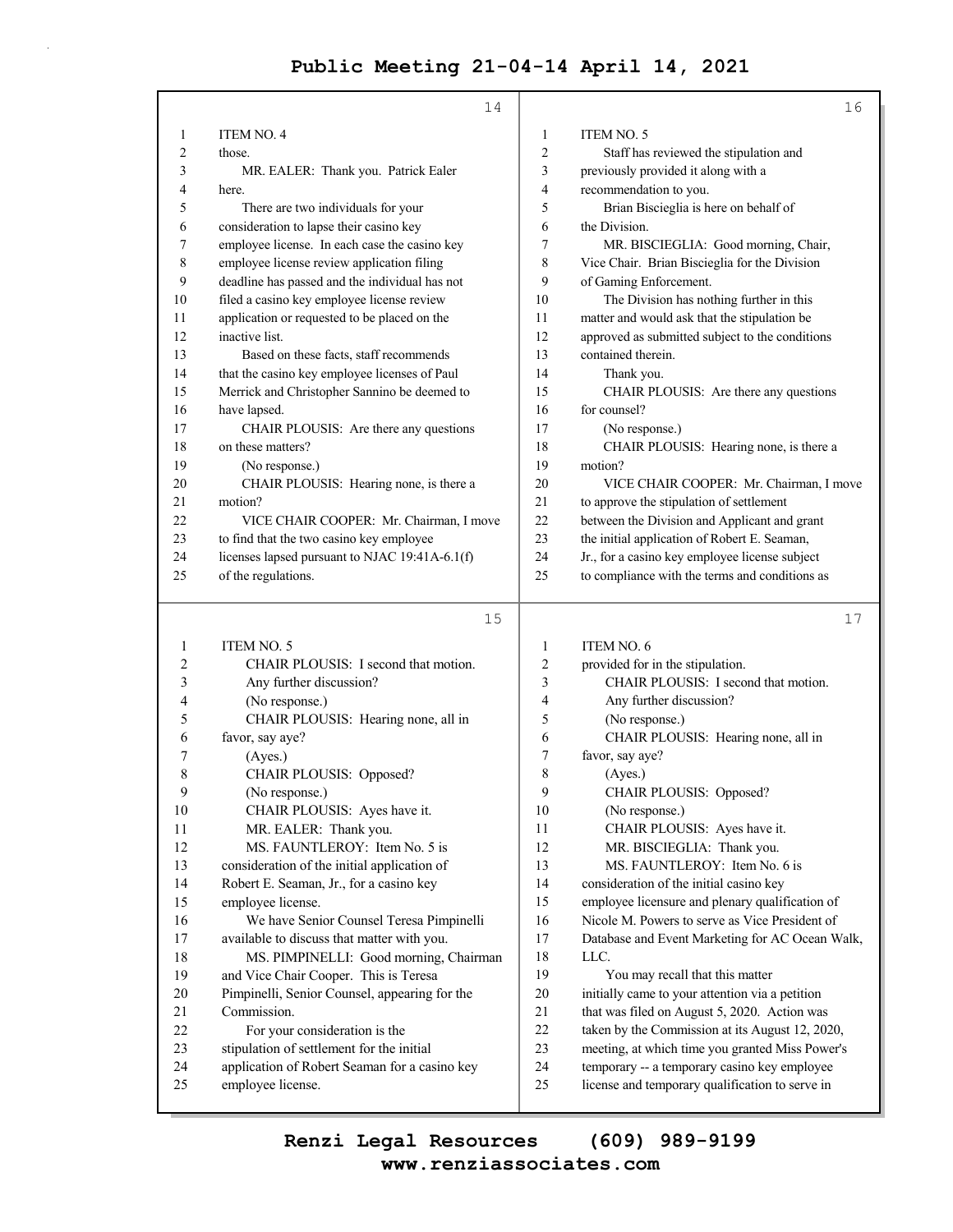|                | 18                                              |                | 20                                                       |
|----------------|-------------------------------------------------|----------------|----------------------------------------------------------|
| 1              | ITEM NO. 6                                      | $\mathbf{1}$   |                                                          |
| $\overline{c}$ | the position indicated.                         | $\overline{2}$ | CHAIR PLOUSIS: Hearing none, is there a                  |
| 3              | We do have counsel present, and I ask           | 3              | roll call vote?                                          |
| 4              | that they address the matter directly.          | $\overline{4}$ | MS. FAUNTLEROY: Vice Chair Cooper?                       |
| 5              | MR. MUSKETT: Thank you. Good morning            | 5              | VICE CHAIR COOPER: Yes.                                  |
| 6              | Chairman Plousis and Commissioner Cooper. I am  | 6              | MS. FAUNTLEROY: And Chairman Plousis?                    |
| 7              | Joseph Muskett. I'm the Senior Vice President   | 7              | CHAIR PLOUSIS: Yes.                                      |
| 8              | and General Counsel for Ocean Casino Resort.    | 8              | MS. FAUNTLEROY: Thank you.                               |
| 9              | I'm appearing on behalf of Nicole M. Powers.    | 9              | CHAIR PLOUSIS: Thank you, counsel.                       |
| 10             | I've reviewed the resolution concerning         | 10             | Before we address the remaining items on                 |
| 11             | the initial casino key employee license and     | 11             | our agenda, all Caesars Entertainment matters,           |
| 12             | plenary qualification of Ms. Powers to serve as | 12             | I wanted to take a brief moment to recognize             |
| 13             | Vice President Database and Events Marketing    | 13             | Mr. Steve Callender who retired from Caesars             |
| 14             | for Ocean Casino Resort.                        | 14             | Entertainment earlier this month.                        |
| 15             | And I have no objection in form and             | 15             | Steve is one of Atlantic City's greatest                 |
| 16             | substance to the resolution, and I respectfully | 16             | advocates. I had the pleasure of working with            |
| 17             | ask on behalf of Ocean Casino Resorts that the  | 17             | Steve on a number of initiatives in his role as          |
| 18             | be approved as written.                         | 18             | President of the Casino Association of New               |
| 19             | Thank you for your consideration in this        | 19             | Jersey and as Senior Executive of Tropicana and          |
| 20             | matter.                                         | 20             | Caesars Entertainment. He had been a fixture             |
| 21             | MS. BEN-DAVID: Good morning, Chairman           | 21             | in Atlantic City gaming industry since its               |
| 22             | and Commissioner. Sara Ben-David appearing on   | 22             | inception in 1978, beginning as a dealer at              |
| 23             | behalf of the Division of Gaming Enforcement.   | 23             | Resorts and over a course of a 43-year career            |
| 24             | The Division filed a report on March            | 24             | worked his way up to Regional President of               |
| 25             | 5th, 2021, recommending the plenary casino key  | 25             | Caesars Entertainment.                                   |
|                |                                                 |                |                                                          |
|                | 19                                              |                | 21                                                       |
| 1              | ITEM NO. 6                                      | 1              | <b>ITEM NO. 7</b>                                        |
| $\overline{c}$ | employee licensure and plenary qualification of | 2              | His commitment, dedication, and                          |
| 3              | Nicole M. Powers to serve as Vice President of  | 3              | professionalism were his trademark, and he will          |
| 4              | Database and Event Marketing for AC Ocean Walk, | 4              | be missed.                                               |
| 5              | LLC.                                            | 5              | I wish him and his family all the best                   |
| 6              | I have reviewed the draft resolution and        | 6              | and a long and happy retirement.                         |
| 7              | have no objection.                              | 7              | Thank you.                                               |
| 8              | CHAIR PLOUSIS: Are there any questions          | 8              | MS. FAUNTLEROY: Thank you.                               |
| 9              | for counsel?                                    | 9              | Item No. 7. As the Chairman indicated                    |
| 10             | (No response.)                                  | 10             | the remaining matters are all Caesars                    |
| 11             | CHAIR PLOUSIS: Hearing none, is there a         | 11             | Entertainment related.                                   |
| 12             | motion?                                         | 12             | Item No. 7 is the Joint Petition of                      |
| 13             | VICE CHAIR COOPER: Mr. Chairman, I move         | 13             | Caesars Entertainment, Inc., Harrah's Atlantic           |
| 14             | to adopt the draft resolution and:              | 14             | City Operating Company, LLC, Boardwalk Regency,          |
| 15             | A, grant an initial casino key employee         | 15             | LLC, and Tropicana Atlantic City Corp.                   |
| 16             | license to Nicole M. Powers pursuant to NJSA    | 16             | requesting permission for Gene P. Lee to assume          |
| 17             | $5:12-89b;$                                     | 17             | the duties and exercise the powers of Senior             |
| 18             | And, B, find Miss Powers qualified to           | 18             | Vice President Strategic Analytics for Caesars           |
| 19             | serve as Vice President of Database and Event   | 19             | Entertainment, Inc., pending his plenary                 |
| 20             | Marketing for AC Ocean Walk, LLC, in accordance | 20             | qualification.                                           |
| 21             | with NJSA 5:12-85.1, NJSA 5:12-89b, and NJAC    | 21             | This matter is brought to you via                        |
| 22             | 13:69C-2.6.                                     | 22             | Petition dated March 15, 2021, amended by a              |
| 23             | CHAIR PLOUSIS: I second that motion.            | 23             | letter petition of April 13, 2021, seeking the           |
| 24<br>25       | Any further discussion?<br>(No response.)       | 24<br>25       | requested relief.<br>Counsel is present. And I would ask |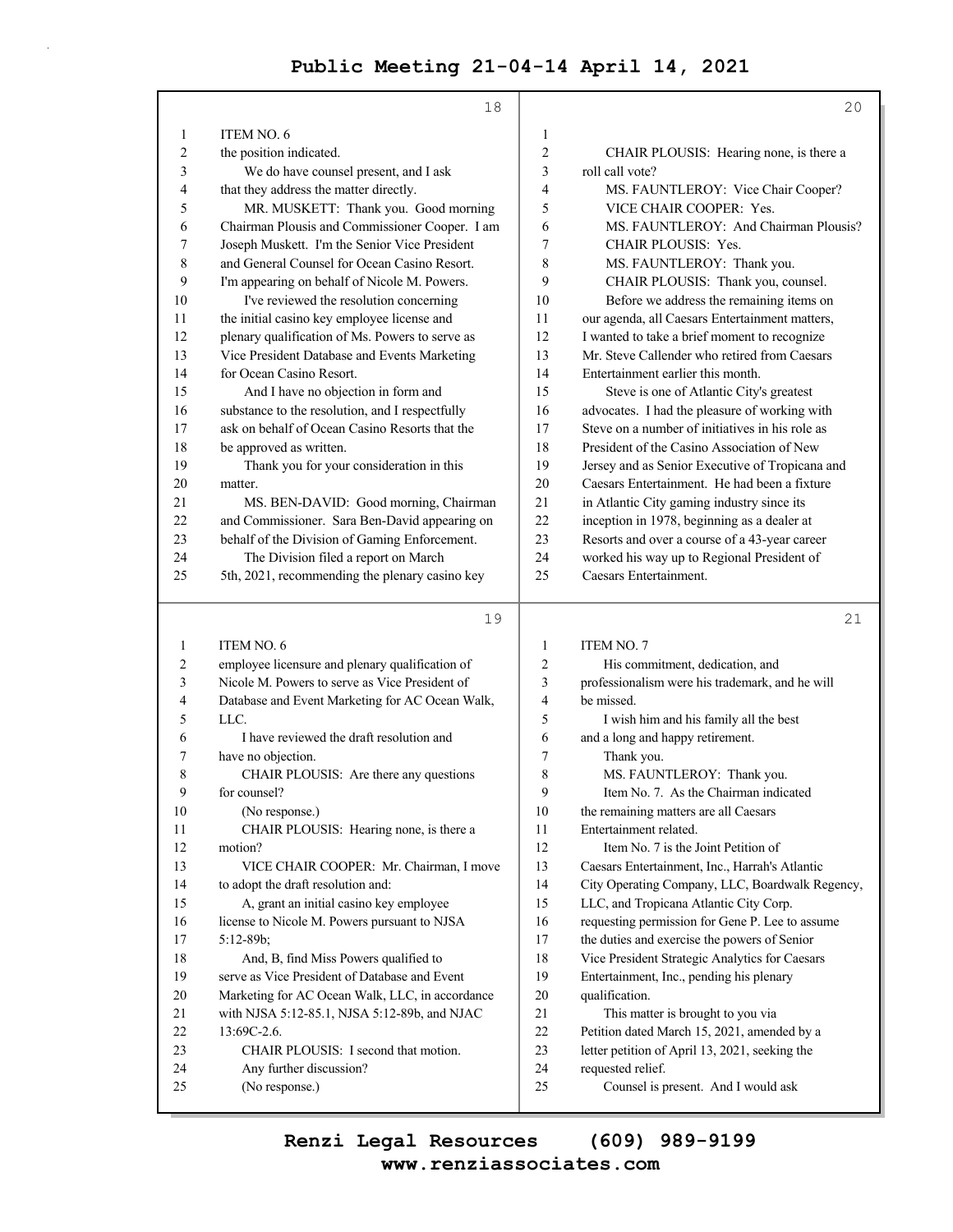|          | 22                                                                                       |              | 24                                                                                  |
|----------|------------------------------------------------------------------------------------------|--------------|-------------------------------------------------------------------------------------|
| 1        | ITEM NO. 7                                                                               | $\mathbf{1}$ | <b>ITEM NO. 8</b>                                                                   |
| 2        | that they address you directly on this matter.                                           | 2            | Entertainment, Inc., subject to the conditions                                      |
| 3        | MS. SACCO: Good morning, Chairman                                                        | 3            | contained in NJSA 5:12-85.1 and NJAC                                                |
| 4        | Plousis, Vice Chair Cooper. Bess Sacco, Vice                                             | 4            | 13:69C-2.7.                                                                         |
| 5        | President of Legal and Regulatory Affairs, for                                           | 5            | CHAIR PLOUSIS: I second that motion.                                                |
| 6        | Caesars Entertainment.                                                                   | 6            | Any further discussion?                                                             |
| 7        | I do note that this petition was amended                                                 | 7            | (No response.)                                                                      |
| 8        | on April 13th to include Caesars Interactive                                             | 8            | CHAIR PLOUSIS: Hearing none, roll call                                              |
| 9        | Entertainment, New Jersey, LLC. And that will                                            | 9            | vote?                                                                               |
| 10       | need to be reflected in the resolution as well.                                          | 10           | MS. FAUNTLEROY: Vice Chair Cooper?                                                  |
| 11       | They were just inadvertently left off the                                                | 11           | VICE CHAIR COOPER: Yes.                                                             |
| 12       | Petition, and that's one of the casino                                                   | 12           | MS. FAUNTLEROY: And Chairman Plousis?                                               |
| 13       | licensees.                                                                               | 13           | <b>CHAIR PLOUSIS: Yes.</b>                                                          |
| 14       | The Petition is for the temporary                                                        | 14           | MS. FAUNTLEROY: Thank you.                                                          |
| 15       | qualification for Gene Lee to assume the duties                                          | 15           | Item No. 8 for your consideration is the                                            |
| 16       | and exercise the powers of Senior Vice                                                   | 16           | initial casino key employee licensure and                                           |
| 17       | President Strategic Analyst position.                                                    | 17           | plenary qualification of Gregg M. Klein to                                          |
| 18       | I've reviewed the Division's report.                                                     | 18           | serve as Senior Vice President and General                                          |
| 19       | And I've also reviewed the resolution and, but                                           | 19           | Manager for Harrah's Atlantic City Operating                                        |
| 20       | for including in the caption CIE NJ, I would                                             | 20           | Company, LLC.                                                                       |
| 21       | ask you approve the resolution and request that                                          | 21           | Mr. Klein has been brought to your                                                  |
| 22       | you grant the relief.                                                                    | 22           | attention on several different occasions,                                           |
| 23       | Thank you.                                                                               | 23           | initially at the July 15, 2020, meeting during                                      |
| 24       | MS. MENDES-FERREIRA: Good morning,                                                       | 24           | the course of the Eldorado/Caesars merger where                                     |
| 25       | Chairman and Vice Chair Cooper. Camila                                                   | 25           | you considered and granted the temporary                                            |
|          |                                                                                          |              |                                                                                     |
|          | 23                                                                                       |              | 25                                                                                  |
| 1        | <b>ITEM NO. 7</b>                                                                        | $\mathbf{1}$ | ITEM NO. 8                                                                          |
| 2        | Mendes-Ferreira, Deputy Attorney General for                                             | 2            | qualification to Mr. Klein to serve as Vice                                         |
| 3        | the Division of Gaming Enforcement.                                                      | 3            | President of Operations of Caesars                                                  |
| 4        | The Division has advised on April 6th by                                                 | 4            | Entertainment, Inc.                                                                 |
| 5        | e-mail that it had no objection to the                                                   | 5            | A subsequent petition was filed on                                                  |
| 6        | temporary qualification of Gene Lee to serve in                                          | 6            | February -- and you addressed it at your                                            |
| 7        | this position as Senior Vice President                                                   | 7            | February 10, 2021, meeting, at which time you                                       |
| 8        | Strategic Analytics.                                                                     | 8            | granted Mr. Klein temp -- a temporary casino                                        |
| 9        | I have also reviewed the draft                                                           | 9            | key employee license and qualification to serve                                     |
| 10       | resolution, as Miss Sacco has pointed out. The                                           | 10           | as Senior Vice President and General Manager of                                     |
| 11       | only addition that needs to be made is the CIE                                           | 11           | Harrah's.                                                                           |
| 12       | NJ to the caption.                                                                       | 12           | You are now presented with the initial                                              |
| 13       | I have no other objection.                                                               | 13           | casino key employee licensure and plenary                                           |
| 14       | Thank you.                                                                               | 14           | qualification of Mr. Klein.                                                         |
| 15       | CHAIR PLOUSIS: Are there any questions                                                   | 15           | And you do have counsel to address the                                              |
| 16       | for counsel?                                                                             | 16           | matter.                                                                             |
| 17       | (No response.)                                                                           | 17           | MS. SACCO: Good morning again, Chairman                                             |
| 18       | CHAIR PLOUSIS: Hearing none, is there a                                                  | 18           | and Vice Chair. Bess Sacco, Vice President of                                       |
| 19       | motion?                                                                                  | 19           | Legal and Regulatory Affairs, Caesars                                               |
| 20       | VICE CHAIR COOPER: Mr. Chairman, I move                                                  | 20           | Entertainment.                                                                      |
| 21       | to adopt the draft resolution and authorize                                              | 21           | I have reviewed this resolution. As                                                 |
| 22       | Gene P. Lee on a temporary basis and prior to                                            | 22<br>23     | Dianna pointed out that Mr. Klein was                                               |
| 23<br>24 | his plenary qualification to assume the duties<br>and exercise the powers of Senior Vice | 24           | originally in his plenary -- his initial<br>qualification was for Vice President of |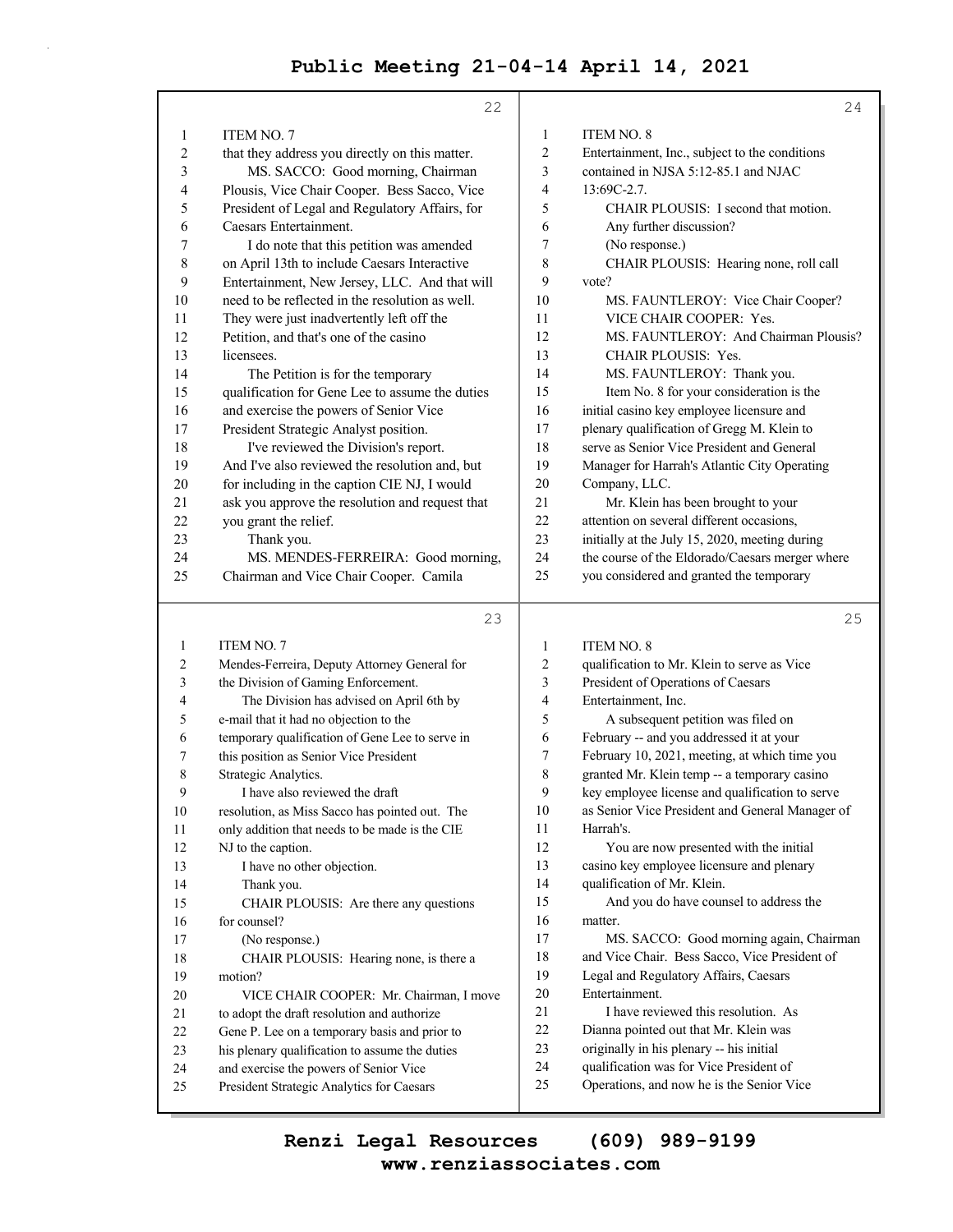|                | 26                                             |              | 28                                              |
|----------------|------------------------------------------------|--------------|-------------------------------------------------|
| 1              | ITEM NO. 8                                     | 1            | ITEM NO. 9                                      |
| $\overline{c}$ | President and General Manager of Harrah's      | 2            | Operations for Caesars Entertainment, Inc.      |
| 3              | Atlantic City.                                 | 3            | Again, Mr. -- this matter comes to you          |
| 4              | And I've reviewed the resolution. I            | 4            | by way of a plenary qualification after the     |
| 5              | have no objections, and I would request that   | 5            | temporary casino key employee licensure and     |
| 6              | you grant the relief.                          | 6            | temporary qualification of Mr. Eilert at your   |
| 7              | Thank you.                                     | 7            | August 12, 2020, meeting.                       |
| 8              | MS. MENDES-FERREIRA: Good morning              | 8            | Counsel is here to address that matter          |
| 9              | again, Chairman and Vice Chair Cooper. Camila  | 9            | as well.                                        |
| 10             | Mendez-Ferreira, Deputy Attorney General for   | 10           | MS. SACCO: Good morning again,                  |
| 11             | the Division of Gaming Enforcement.            | 11           | Chairman, Vice Chair. Bess Sacco, Caesars       |
| 12             | You have our report which recommends           | 12           | Entertainment.                                  |
| 13             | qualification and licensure of Mr. Klein.      | 13           | Again, I've reviewed this resolution for        |
| 14             | The Division has also reviewed the draft       | 14           | Mr. Eilert to -- for his plenary qualification  |
| 15             | resolution, contacted Counsel Fauntleroy as to | 15           | and his initial key employee license.           |
| 16             | just clarification that the relief was granted | 16           | And I have no objection to the form, and        |
| 17             | nunc pro tunc for his first temporary key.     | 17           | I would request that you grant the relief.      |
| 18             | And with that aside, I have no other           | 18           | Thank you.                                      |
| 19             | objections to the resolution.                  | 19           | MS. MENDES-FERREIRA: Good morning               |
| 20             | Thank you.                                     | 20           | again, Chairman and Vice Chair Cooper. Camila   |
| 21             | CHAIR PLOUSIS: Are there any questions         | 21           | Mendez-Ferreira, Deputy Attorney General, for   |
| 22             | for counsel?                                   | 22           | the Division of Gaming Enforcement.             |
| 23             | (No response.)                                 | 23           | Again, you have our report which                |
| 24             | CHAIR PLOUSIS: Hearing none, is there a        | 24           | recommends the qualification and licensure of   |
| 25             | motion?                                        | 25           | Mr. Eilert.                                     |
|                |                                                |              |                                                 |
|                |                                                |              |                                                 |
|                | 27                                             |              | 29                                              |
| $\mathbf{1}$   | ITEM NO. 9                                     | $\mathbf{1}$ | <b>ITEM NO. 9</b>                               |
| 2              | VICE CHAIR COOPER: Mr. Chairman, I move        | 2            | We have also reviewed the draft                 |
| 3              | to adopt the draft resolution and:             | 3            | resolution. We would note that his              |
| 4              | A, grant an initial casino key employee        | 4            | qualification is based on Section 2.7, as he is |
| 5              | license to Gregg M. Klein pursuant to NJSA     | 5            | a Caesars employee, and we have no objection    |
| 6              | 5:12-89b and NJSA 5:12-89e;                    | 6            | with that resolution.                           |
| 7              | And, B, also find Mr. Klein qualified to       | 7            | Thank you.                                      |
| 8              | serve as Senior Vice President and General     | 8            | CHAIR PLOUSIS: Are there any questions          |
| 9              | Manager for Harrah's Atlantic City Operating   | 9            | for counsel?                                    |
| 10             | Company, LLC, in accordance with NJSA          | 10           | (No response.)                                  |
| 11             | 5:12-85.1c, NJSA 5:12-89b(1) and (2). And NJAC | 11           | CHAIR PLOUSIS: Hearing none, is there a         |
| 12             | 13:69C-2.6.                                    | 12           | motion?                                         |
| 13             | CHAIR PLOUSIS: I second that motion.           | 13           | VICE CHAIR COOPER: Mr. Chairman, I move         |
| 14             | Any further discussion?                        | 14           | to adopt the draft resolution and:              |
| 15             | (No response.)                                 | 15           | A, grant an initial casino key employee         |
| 16             | CHAIR PLOUSIS: Hearing none, roll call         | 16           | license to Brad Eilert pursuant to NJSA         |
| 17             | vote?                                          | 17           | 5:12-89b and NJAC 19:41A-5.3 and;               |
| 18             | MS. FAUNTLEROY: Vice Chair Cooper?             | 18           | B, also find that Mr. Eilert is                 |
| 19             | VICE CHAIR COOPER: Yes.                        | 19           | qualified to serve as Vice President of         |
| 20             | MS. FAUNTLEROY: And Chairman Plousis?          | $20\,$       | Operations for Caesars Entertainment, Inc., in  |
| 21             | CHAIR PLOUSIS: Yes.                            | 21           | accordance with NJSA 5:12-85.1, NJSA            |
| 22             | MS. FAUNTLEROY: Item No. 9 is                  | 22           | 5:12-89b(1) and (2), and NJAC 13:69C-2.6.       |

24 Any further discussion? 25 (No response.)

24 employee licensure and plenary qualification of 25 Brad Eilert to serve as Vice President of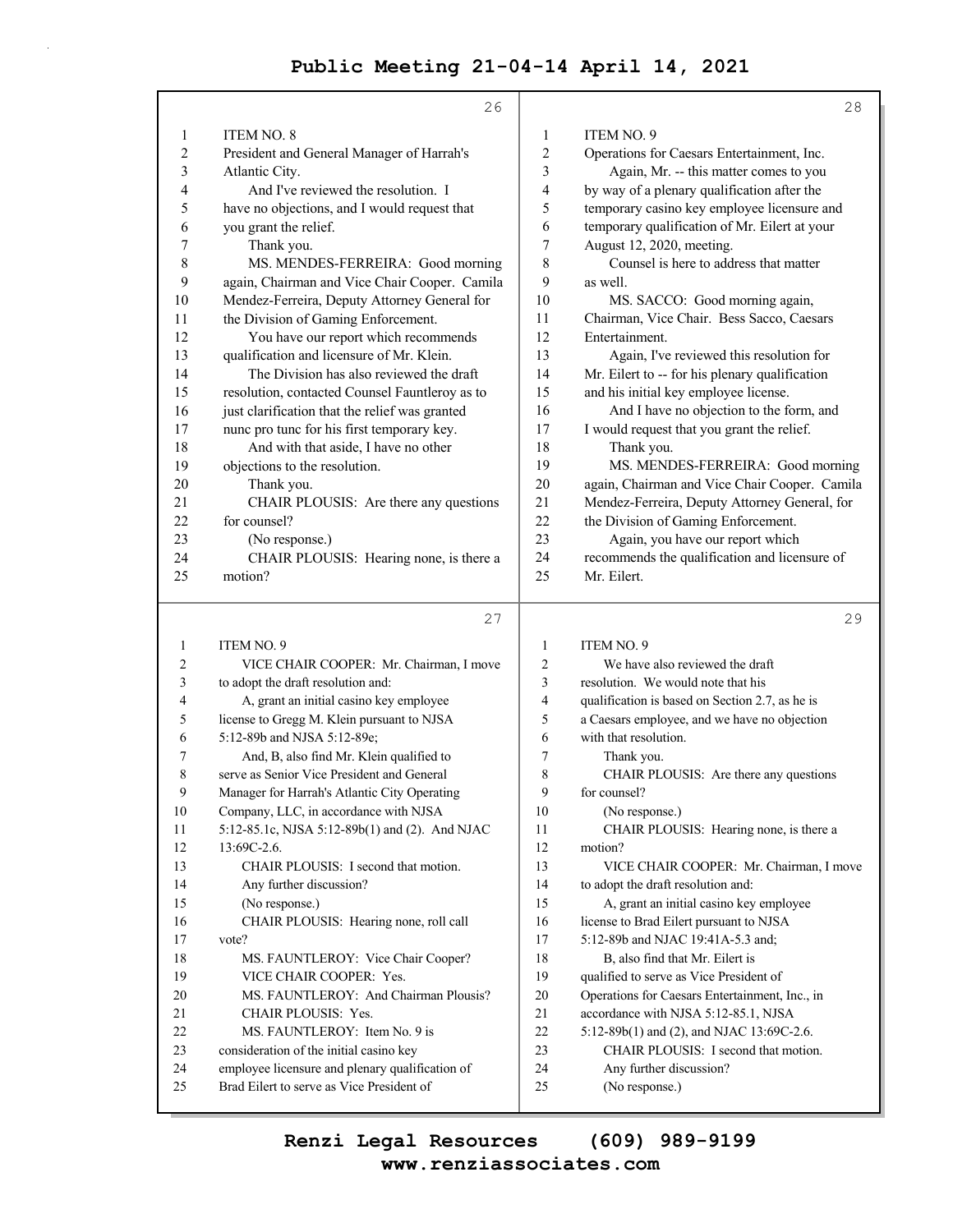|                | 30                                              |              | 32                                              |
|----------------|-------------------------------------------------|--------------|-------------------------------------------------|
| 1              | <b>ITEM NO. 10</b>                              | 1            | <b>ITEM NO. 10</b>                              |
| $\overline{c}$ | CHAIR PLOUSIS: Hearing none, roll call          | 2            | casino key employee license. He was plenary     |
| 3              | vote?                                           | 3            | qualified at your last meeting, and he's going  |
| 4              | MS. FAUNTLEROY: Vice Chair Cooper?              | 4            | to be providing interim support to the three    |
| 5              | VICE CHAIR COOPER: Yes.                         | 5            | casino licensees. And the Division determined   |
| 6              | MS. FAUNTLEROY: And Chairman Plousis?           | 6            | that a key license was appropriate in that      |
| 7              | <b>CHAIR PLOUSIS: Yes.</b>                      | 7            | circumstance, requiring as a corporate employee |
| 8              | MS. FAUNTLEROY: I will note for the             | 8            | either a waiver or a multi-casino endorsement.  |
| 9              | record, Chairman, that the final resolution     | 9            | We request that you issue that license.         |
| 10             | with respect to Mr. Eilert will reflect the     | 10           | And I'd like to thank both Dianna and           |
| 11             | citation of 2.7 versus 2.6.                     | 11           | Pat on your staff and Camila for assisting us   |
| 12             | With that being said, the additional            | 12           | in a very short time period of getting all the  |
| 13             | item on the agenda was by way of an addendum    | 13           | documentation in order so it could be on your   |
| 14             | and it is the application of Joshua Jones for   | 14           | agenda today. We really appreciate the          |
| 15             | an initial casino key employee license. This    | 15           | courtesy that was extended to us.               |
| 16             | matter was brought before you by way of a       | 16           | And I've reviewed the draft resolution          |
| 17             | petition dated April 8, 2021, PRN 0982101.      | 17           | and request you enter it, and have no objection |
| 18             | It is uniquely positioned in that you           | 18           | to it.                                          |
| 19             | may recall Mr. Jones was granted plenary        | 19           | Thank you.                                      |
| 20             | qualification at your March meeting relative to | 20           | MS. MENDES-FERREIRA: Good morning,              |
| 21             | his qualifying position as Chief Marketing      | 21           | Chairman and Vice Chair Cooper. Camila          |
| 22             | Officer for Caesars Entertainment, Inc.         | 22           | Mendez-Ferreira, Deputy Attorney General, for   |
| 23             | The Petition indicates the intent on the        | 23           | the Division of Gaming Enforcement.             |
| 24             | part of Caesars to engage Mr. Jones for interim | 24           | As Miss Fauntleroy has addressed, you           |
| 25             | operational support for the Atlantic City       | 25           | have our e-mail response dated April 13th which |
|                | 31                                              |              | 33                                              |
| 1              | <b>ITEM NO. 10</b>                              | $\mathbf{1}$ | <b>ITEM NO. 10</b>                              |
| 2              | casino licensees in light of Mr. Callender's    | 2            | recommends the plenary licensure of Mr. Jones   |

| 1              | ITEM NO. 10                                     | 1  | <b>ITEM NO. 10</b>                            |
|----------------|-------------------------------------------------|----|-----------------------------------------------|
| 2              | casino licensees in light of Mr. Callender's    | 2  | recommends the plenary licensure of Mr. Jones |
| 3              | retirement.                                     | 3  | as he was just recently also plenarily        |
| $\overline{4}$ | Accordingly, a request has been made for        | 4  | qualified.                                    |
| 5              | the issuance of a casino key employee license   | 5  | As Mr. O'Gara has also pointed out,           |
| 6              | in that he has been qualified just recently and | 6  | there is no need for an MCE at this point, or |
| 7              | investigated thoroughly. And in relation to     | 7  | the residency waiver does not apply as Mr.    |
| 8              | that, the appropriate application and           | 8  | Jones is an employee of Caesars, the holding  |
| 9              | documentation was presented in an expedited     | 9  | company.                                      |
| 10             | fashion to our licensing group and reviewed     | 10 | We have no other objection.                   |
| 11             | accordingly.                                    | 11 | Thank you.                                    |
| 12             | Counsel is here.                                | 12 | CHAIR PLOUSIS: Are there any questions        |
| 13             | There is no objection on the part of the        | 13 | for counsel?                                  |
| 14             | Division or on staff to moving this matter      | 14 | (No response.)                                |
| 15             | forward as a plenary initial casino key         | 15 | CHAIR PLOUSIS: Hearing none, is there a       |
| 16             | employee license.                               | 16 | motion?                                       |
| 17             | I would ask that the parties address the        | 17 | VICE CHAIR COOPER: Mr. Chairman, I move       |
| 18             | matter for the Commission, and we can proceed   | 18 | to adopt the draft resolution and grant the   |
| 19             | accordingly.                                    | 19 | initial application of Joshua K. Jones for a  |
| 20             | MR. O'GARA: Yeah. Paul O'Gara.                  | 20 | casino key employee license.                  |
| 21             | Brownstein, Hyatt, Farber, Schreck for the      | 21 | CHAIR PLOUSIS: I second that motion.          |
| 22             | Petitioners, Caesars Entertainment.             | 22 | Any further discussion?                       |
| 23             | Miss Fauntleroy has succinctly and              | 23 | (No response.)                                |
| 24             | accurately described the unique circumstances   | 24 | CHAIR PLOUSIS: All in favor?                  |
| 25             | of Mr. Jones' request for an issuance of a      | 25 | (Ayes.)                                       |
|                |                                                 |    |                                               |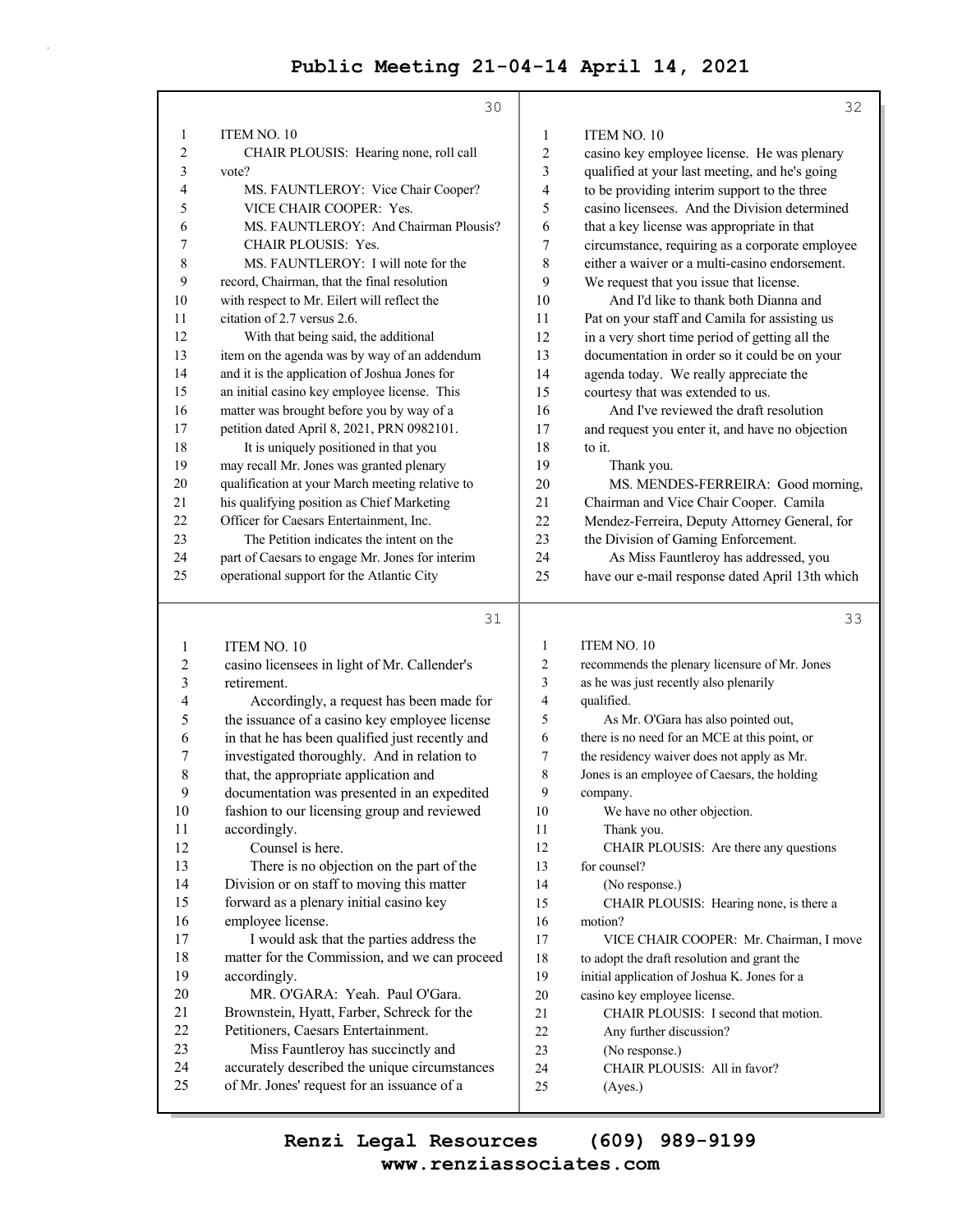|              | 34                                                                                       | 36                                                           |
|--------------|------------------------------------------------------------------------------------------|--------------------------------------------------------------|
| $\mathbf{1}$ |                                                                                          | CERTIFICATE<br>1                                             |
| 2            | CHAIR PLOUSIS: Opposed?                                                                  | $\overline{c}$                                               |
| 3            | (No response.)                                                                           | 3<br>I, M. DARLENE ENGEL, a Certified Court                  |
| 4            | CHAIR PLOUSIS: Ayes have it.                                                             | Reporter and Notary Public of the State of New Jersey,<br>4  |
| 5            | MS. FAUNTLEROY: In accordance with                                                       | certify that the foregoing is a true and accurate<br>5       |
| 6            | Resolution 20-12-09-03, the next closed session                                          | transcript of the proceedings.<br>6                          |
| 7            | will be held on Wednesday, May 12, 2021, at                                              | I further certify that I am neither<br>7                     |
| 8            | 9:30 a.m. in the Commission offices.                                                     | attorney, of counsel for, nor related to or employed<br>8    |
| 9            | CHAIR PLOUSIS: Thank you.                                                                | by any of the parties to the action; further that I am<br>9  |
| 10           | This is the public participation portion                                                 | 10 not a relative or employee of any attorney or counsel     |
| 11           | of the meeting.                                                                          | employed in this case; nor am I financially interested<br>11 |
| 12           | Miss Fauntleroy, do we have any comments                                                 | in the action.<br>12                                         |
| 13           | from the public?                                                                         | 13                                                           |
| 14           | MS. FAUNTLEROY: I have been advised                                                      | 14                                                           |
| 15           | that there are none, Mr. Chairman.                                                       | 15                                                           |
| 16           | CHAIR PLOUSIS: I have one item I'd like                                                  | 16                                                           |
| 17           | to bring up for the public.                                                              | Marline Engel<br>17                                          |
| 18           | We will be having our -- the New Jersey                                                  | 18                                                           |
| 19           | Casino Control Commission, in partnership with                                           | 19<br>M. DARLENE ENGEL, CCR                                  |
| 20           | the casino industry, the nine casinos, will be                                           | 20<br>License No 30XI0102300                                 |
| 21           | holding their annual Veterans Job Fair on April                                          | 21                                                           |
| 22           | 22nd from 10 a.m. to 1 p.m. at the parking lot                                           | Dated: April 19, 2021<br>22                                  |
| 23           | next to our building here on Tennessee Avenue.                                           | My Notary Commission Expires<br>23                           |
| 24           | So if there's any veterans out there or spouses                                          | 24 November 21, 2024                                         |
| 25           | of veterans that are looking for employment,                                             | 25 ID No 50117353                                            |
|              | 35                                                                                       |                                                              |
|              |                                                                                          |                                                              |
| 1            |                                                                                          |                                                              |
| 2            | there are 1800 positions available in the                                                |                                                              |
| 3            | industry, and we recommend anybody who's                                                 |                                                              |
| 4<br>5       | looking for a position or thinking about a<br>position to come to the Veterans Job Fair, |                                                              |
| 6            | which will be April 22nd, 10 a.m., to 1 p.m. at                                          |                                                              |
| 7            | Tennessee and the Boardwalk in our parking lot                                           |                                                              |
| 8            | area.                                                                                    |                                                              |
| 9            | With that being said, is there a motion                                                  |                                                              |
| 10           | to adjourn?                                                                              |                                                              |
| 11           | VICE CHAIR COOPER: I'll make that                                                        |                                                              |
| 12           | motion.                                                                                  |                                                              |
| 13           | CHAIR PLOUSIS: I'll second that.                                                         |                                                              |
| 14           | All in favor?                                                                            |                                                              |
| 15           | (Ayes.)                                                                                  |                                                              |
| 16           | CHAIR PLOUSIS: Meeting adjourned.                                                        |                                                              |
| 17           | Thank you.                                                                               |                                                              |
| 18           | MS. FAUNTLEROY: Have a good day,                                                         |                                                              |
| 19           | everyone. Thank you.                                                                     |                                                              |
| 20           | (Public Meeting 21-04-14 was adjourned                                                   |                                                              |
| 21           | at $11:02$ a.m.)                                                                         |                                                              |
| 22           |                                                                                          |                                                              |
| 23           |                                                                                          |                                                              |
| 24           |                                                                                          |                                                              |
| 25           |                                                                                          |                                                              |
|              |                                                                                          |                                                              |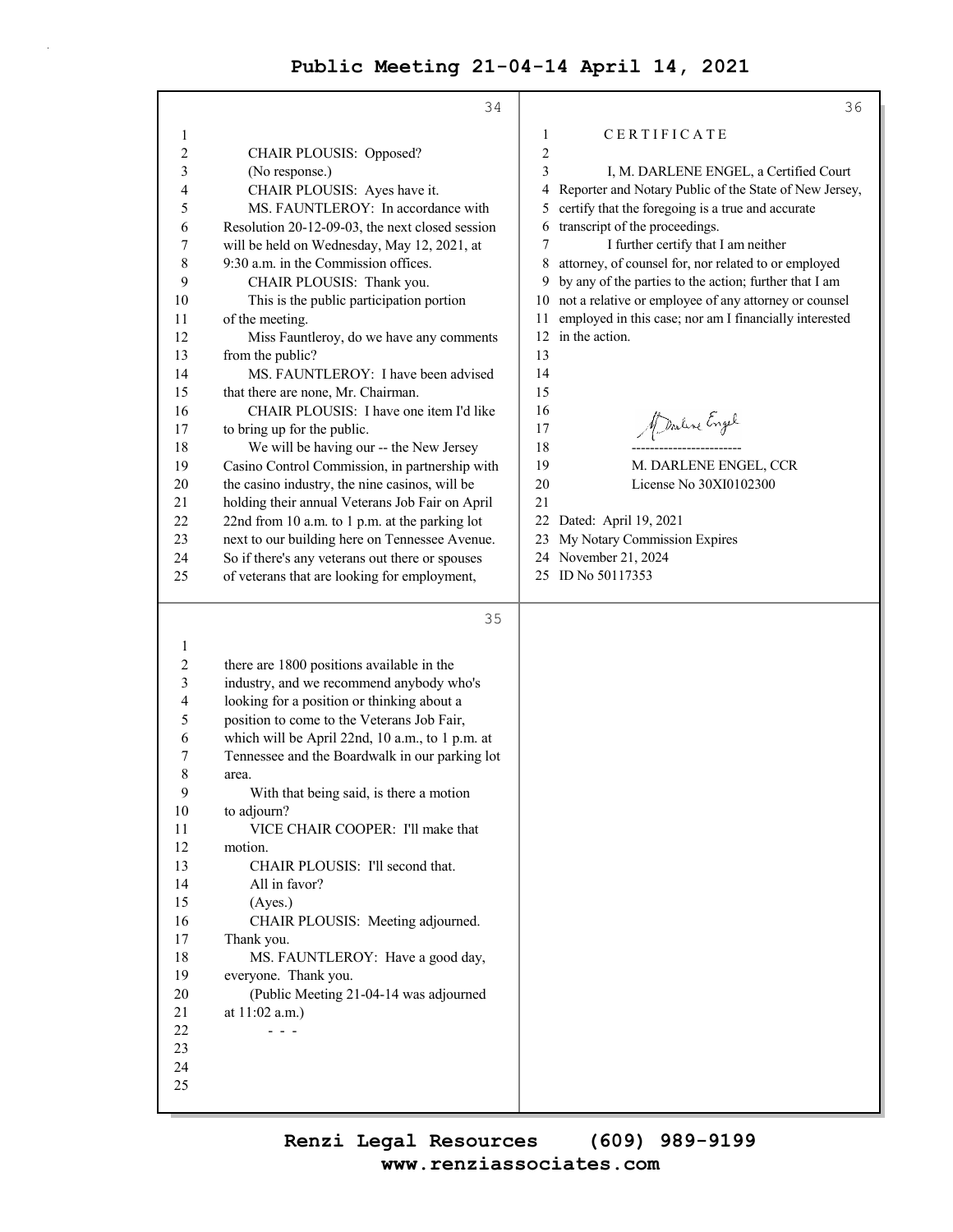|                           | advised23:4               | approve $16:21$          | authorize                 |
|---------------------------|---------------------------|--------------------------|---------------------------|
| A                         | 34:14                     | 22:21                    | 23:21                     |
| a.m1:14,14                | advocates                 | approved $12:20$         | available 7:17            |
| $4:2$ 5:2 6:2             | 20:16                     | 16:12 18:18              | $15:17$ 35:2              |
| $34:8,22$ 35:6            | Affairs $2:8$             | <b>April</b> $1:9$ $4:2$ | Avenue $1:12$             |
| 35:21                     | 3:7,11,15                 | $4:5$ 5:2 9:19           | 34:23                     |
| Aaron $11:6$              | 10:522:5                  | $10:4$ $11:21$           | aye 9:12 13:15            |
| able $7:7$                | 25:19                     | $21:23$ $22:8$           | $15:6$ $17:7$             |
| AC3:44:14<br>$17:17$ 19:4 | <b>agenda</b> $4:1 \ 5:1$ | 23:4 30:17               | ayes 9:13,16              |
| 19:20                     | 20:11 30:13               | 32:25 34:21              | $9:16$ 13:16              |
|                           | 32:14                     | 35:6 36:22               | 13:19 15:7                |
| accept 7:10<br>access 7:8 | Alicia $10:18$            | area $35:8$              | $15:10$ $17:8$            |
| accurate 36:5             | ALISA2:3                  | aside $26:18$            | 17:11 33:25               |
| accurately                | Allegiance                | assistant                | 34:4 35:15                |
| 31:24                     | 6:20                      | 11:23                    |                           |
| acknowledge               | amended $21:22$           | assisting                | B                         |
| 6:19                      | 22:7                      | 32:11                    | b2:14:8,10                |
| Act $6:8$                 | analyst $2:4$             | Association              | 11:18 19:18               |
| action 9:23               | $8:17$ 22:17              | 20:18                    | 27:729:18                 |
| 12:4,13                   | Analytics 4:18            | assume $4:17$            | Baer $6:8$                |
| $17:21$ 36:9              | $21:18$ $23:8$            | 21:16 22:15              | Bally's $11:4$            |
| 36:12                     | 23:25                     | 23:23                    | Barraiya 11:19            |
| addendum 30:13            | annual $6:11$             | Atlantic 1:10            | based $14:13$             |
| addition 23:11            | 34:21                     | $1:13$ $3:11$            | 29:4                      |
| additional                | answer $8:3$              | 4:15,16,21               | basis $23:22$             |
| 30:12                     | anybody $35:3$            | $10:20$ $11:4$           | beginning $7:13$          |
| address 6:16              | appearing                 | 11:12,20                 | 20:22                     |
| $7:12$ 18:4               | $15:20$ $18:9$            | 20:15,21                 | behalf $16:5$             |
| $20:10$ $22:2$            | 18:22                     | 21:13,15                 | 18:9, 17, 23              |
| $25:15$ 28:8              | Applicant 8:11            | 24:19 26:3               | Ben-David $2:11$          |
| 31:17                     | 16:22                     | 27:9 30:25               | $3:2$ 18:21,22            |
| addressed25:6             | application               | attention                | <b>Bess</b> $3:7, 10, 14$ |
| 32:24                     | $4:10 \t5:3$              | 17:20 24:22              | 22:4 25:18                |
| adjourn $35:10$           | $12:18$ $14:8$            | $\texttt{attorney} 2:11$ | 28:11                     |
| adjourned                 | 14:11 15:13               | $2:11,12$ 3:2            | best21:5                  |
| 35:16,20                  | 15:24 16:23               | 3:6, 9, 13, 17           | Biscieglia                |
| adjournment               | $30:14$ $31:8$            | 23:2 26:10               | $2:11$ 16:5,7             |
| 7:15                      | 33:19                     | 28:21 32:22              | $16:8$ $17:12$            |
| adjourns $6:18$           | apply33:7                 | 36:8,10                  | Boardwalk $1:12$          |
| ADMINISTRA                | appreciate                | <b>ATTORNEYS 2:10</b>    | $4:16$ 10:20              |
| 2:4                       | 32:14                     | audio $7:21$             | $21:14$ 35:7              |
| $\texttt{adopt19:14}$     | appropriate               | August $17:21$           | <b>Brad</b> $4:23$        |
| $23:21$ $27:3$            | $31:8$ 32:6               | $17:22$ 28:7             | 27:2529:16                |
| 29:14 33:18               | approvals $4:5$           | Authority $4:5$          | Brian $2:11$              |
| advise $6:5$              | $9:18$ 10:6               | $9:19$ 10:7              | 16:5,8<br>brief $20:12$   |
|                           | 12:2                      | 12:3                     |                           |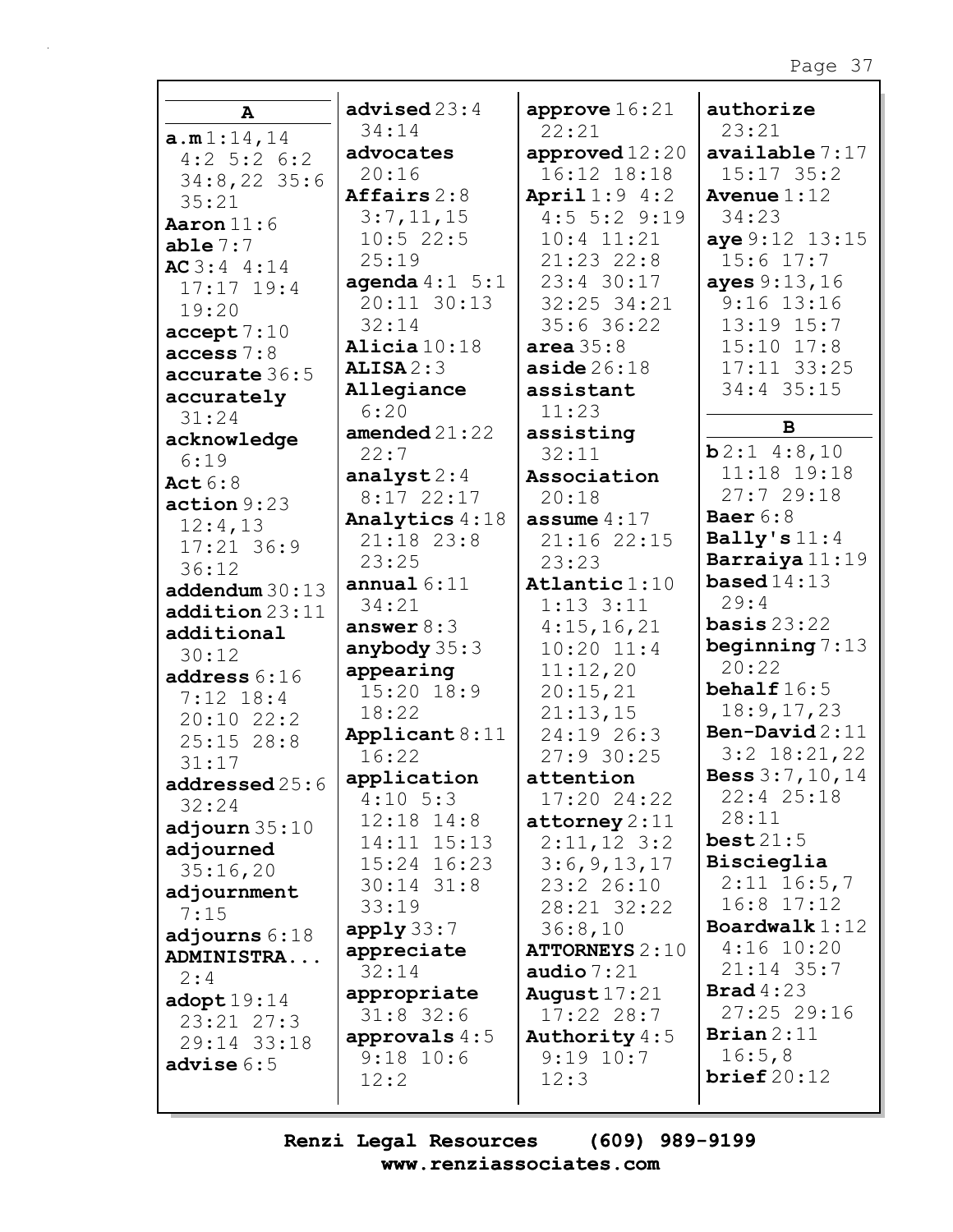| bring $34:17$     | $2:4$ 3:19 4:6   | 24:5, 8, 10, 11    | 21:15 24:19      |
|-------------------|------------------|--------------------|------------------|
| brought $21:21$   | 4:8,11,12,19     | 24:13 25:18        | 26:327:9         |
| 24:21 30:16       | $5:4$ 6:9 10:2   | 26:9, 21, 24       | 30:25            |
|                   |                  |                    |                  |
| Brown $8:16$      | 10:8, 11, 12     | 27:2,13,16         | City's $20:15$   |
| Brownstein        | 10:15,17,21      | 27:18,19,21        | clarification    |
| $3:18$ $31:21$    | $10:24$ $11:8$   | 28:11,20           | 26:16            |
| Bryon $6:7$       | 11:13,16,24      | 29:8,11,13         | closed $8:10$    |
|                   |                  |                    |                  |
| building $34:23$  | 12:8,17,20       | 29:23 30:2,4       | 34:6             |
|                   | $13:9,22$ 14:6   | 30:5,732:21        | code $7:21$      |
| C                 | 14:7, 10, 14     | 33:12,15,17        | collaboration    |
| C3:136:1,1        | 14:23 15:14      | 33:21,24           | 7:5              |
| Caesars $3:8,15$  | 15:24 16:24      | 34:2,4,9,16        | come $35:5$      |
|                   |                  |                    |                  |
| 4:15,18,24        | 17:14,24         | 35:11, 13, 16      | comes $28:3$     |
| 20:11,13,20       | 18:8, 11, 14     | Chairman $8:7$     | commenced $6:1$  |
| 20:25 21:10       | 18:17,25         | $9:5, 24$ 13:7     | comments 7:10    |
| 21:13,18          | 19:15 20:18      | 14:22 15:18        | 7:11 34:12       |
| 22:6,823:25       |                  |                    |                  |
|                   | 22:12 24:16      | $16:20$ $18:6$     | Commission 1:2   |
| $25:3,19$ 28:2    | 25:8,1327:4      | 18:21 19:13        | $1:10 \ 2:2,4$   |
| 28:11 29:5        | $27:23$ 28:5     | 20:621:9           | 6:9,16,17        |
| 29:20 30:22       | 29:15 30:15      | 22:3,25            | $7:4$ 10:2       |
| 30:24 31:22       | 31:2,5,15        | 23:20 24:12        | $12:4$ $15:21$   |
| 33:8              |                  |                    |                  |
|                   | 32:2,533:20      | 25:1726:9          | 17:22 31:18      |
| call $8:3$ 13:25  | 34:19,20         | 27:2,20            | 34:8,19          |
| 20:324:8          | casinos $34:20$  | 28:11,20           | 36:23            |
| $27:16$ 30:2      | CCR36:19         | 29:13 30:6,9       | Commission's     |
| $cal1$ -in $7:21$ | certain13:22     | 32:21 33:17        | $7:8$ 10:5       |
| called $7:23$     | Certified $1:17$ | 34:15              | Commissioner     |
|                   |                  |                    |                  |
| Callender         | 36:3             | channel $7:9$      | 12:23 18:6       |
| 20:13             | certify $36:5,7$ | Chapter 6:6        | 18:22            |
| Callender's       | Chair $2:2,3$    | Cheryl $8:16$      | commitment       |
| 31:2              | $6:22$ 8:5,6,8   | Chief $30:21$      | 21:2             |
| callers 7:19      | $8:19,23$ 9:3    | Christopher        | company $3:12$   |
| Camila $2:12$     | 9:5,8,11,14      | $4:10$ 13:24       | 4:16,22          |
| 3:6,9,13,17       |                  |                    |                  |
|                   | $9:16,25$ 13:2   | 14:15              | 21:14 24:20      |
| $22:25$ 26:9      | 13:5, 7, 11, 14  | CIE $22:20$        | $27:10$ 33:9     |
| 28:20 32:11       | 13:17,19         | 23:11              | compliance $6:6$ |
| 32:21             | 14:17,20,22      | circumstance       | 16:25            |
| candidate $8:13$  | 15:2,5,8,10      | 32:7               | concerning       |
| 8:15              | $15:19$ $16:7,8$ | circumstances      | 18:10            |
| caption $22:20$   | 16:15, 18, 20    | 31:24              |                  |
|                   |                  |                    | conditions       |
| 23:12             | 17:3,6,9,11      | citation 30:11     | 16:12,25         |
| career $20:23$    | 19:8, 11, 13     | City $1:10, 13$    | 24:2             |
| case $14:7$       |                  |                    | consideration    |
|                   | $19:23$ $20:2,4$ | $3:11$ $4:15$ , 16 |                  |
| 36:11             |                  | $4:21$ $10:20$     |                  |
|                   | 20:5,7,9         |                    | 4:8,10,12,19     |
| Casey $10:13$     | 22:4,25          | 11:4,12,20         | $4:22$ 8:21      |
| casino $1:2$ 2:2  | 23:15,18,20      | 20:21 21:14        | $12:7$ $13:22$   |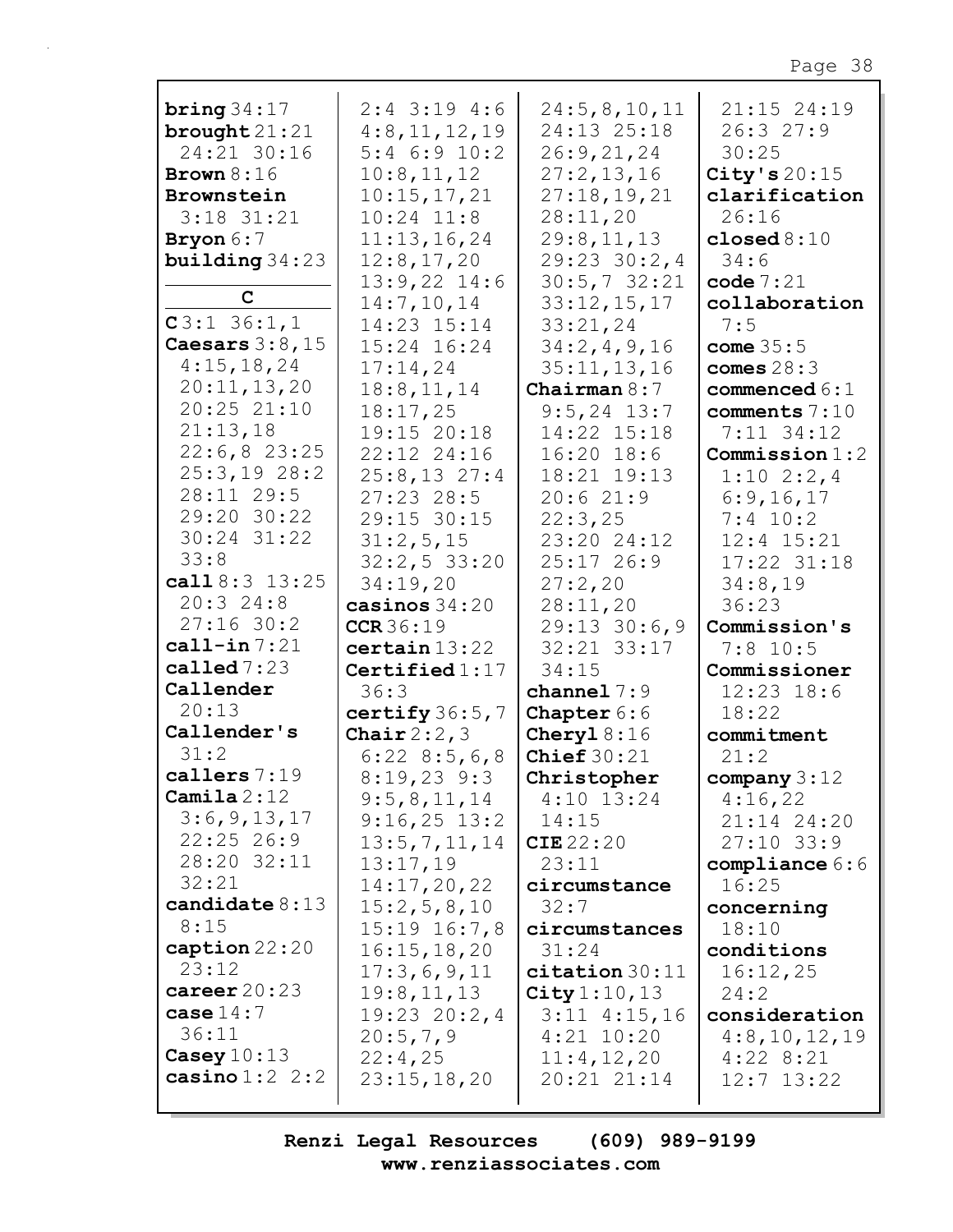| $14:6$ 15:13         | 2:6                    | 25:22 32:10            | Ealer 2:9 9:22   |
|----------------------|------------------------|------------------------|------------------|
| $15:22$ $17:14$      | course $7:18$          | different              | 9:24,25          |
| 18:19 24:15          | 20:23 24:24            | 24:22                  | 12:12,14,15      |
| 27:23                | Court $1:17,21$        | $\text{directly} 18:4$ | 13:20,25         |
| considered           | 36:3                   | 22:2                   | $14:3,3$ $15:11$ |
| 24:25                | courtesy 32:15         | discuss $15:17$        | earlier $20:14$  |
| contacted            | COVID-19 $7:1$         | discussed $8:9$        | Eilert $4:23$    |
| 26:15                | <b>CUSTODIAN 2:5</b>   | discussion 9:9         | $27:25$ 28:6     |
| contained            |                        | $13:12$ $15:3$         | 28:14,25         |
| $16:13$ $24:3$       | D                      | $17:4$ 19:24           | 29:16,18         |
| <b>CONTINUED 5:1</b> | Danielle 11:10         | 24:627:14              | 30:10            |
| continuing $7:4$     | Darlene $1:17$         | 29:24 33:22            | either $32:8$    |
| Control $1:2$        | 36:3,19                | Division $2:10$        | Elam10:23        |
|                      | DARYL $2:4$            |                        |                  |
| $2:2,4$ 6:9          | Database 4:13          | $10:6$ 16:6,8          | Eldorado/C       |
| $10:2$ 34:19         |                        | 16:10,22               | 24:24            |
| Cooper $2:3$ 8:5     | $17:17$ $18:13$        | 18:23,24               | employd 36:8     |
| $8:6$ 9:5,25         | 19:4,19                | 23:3,426:11            | 36:11            |
| $13:7$ $14:22$       | $\texttt{dated21:22}$  | 26:14 28:22            | employee $4:7,9$ |
| 15:19 16:20          | 30:17 32:25            | $31:14$ 32:5           | 4:11,12,20       |
| 18:6 19:13           | 36:22                  | 32:23                  | $4:22 \quad 5:4$ |
| 20:4,522:4           | day $6:18$ 35:18       | Division's             | 10:9, 13, 17     |
| 22:25 23:20          | deadline 14:9          | 22:18                  | $10:22$ $11:2,5$ |
| 24:10,11             | $\text{dealer } 20:22$ | <b>DKT</b> 4:11        | 11:10,14,18      |
| 26:927:2,18          | December 6:9           | documentation          | $11:22$ $12:9$   |
| 27:19 28:20          | 6:13                   | $31:9$ $32:13$         | 12:17,20         |
| $29:13$ $30:4,5$     | dedication             | draff19:6,14           | $13:9,23$ $14:7$ |
| 32:21 33:17          | 21:2                   | 23:9,21                | 14:8, 10, 14     |
| 35:11                | deemed $14:15$         | $26:14$ $27:3$         | 14:23 15:15      |
| copies $6:13$        | Delegated $10:7$       | 29:2,14                | 15:25 16:24      |
| Corp $4:16$          | 12:2                   | 32:16 33:18            | 17:15,24         |
| 21:15                | Delegation $4:5$       | dual-rate              | 18:11 19:2       |
| corporate 32:7       | 9:18                   | 10:14,23               | 19:15 24:16      |
| corrections          | Deputy $2:10,11$       | 11:6, 11, 15           | 25:9,1327:4      |
| 8:24                 | $2:11,12$ 3:2          | 11:23                  | $27:24$ 28:5     |
| counsel $2:6,7$      | 3:6,9,13,17            | due $7:18$             | $28:15$ 29:5     |
|                      | 23:226:10              |                        |                  |
| 3:2,4,5,9,13         | 28:21 32:22            | Durand $8:17$          | 29:15 30:15      |
| $3:16$ $15:16$       | described              | duties $4:17$          | $31:5, 16$ 32:2  |
| 15:20 16:16          |                        | $21:17$ $22:15$        | $32:7$ 33:8,20   |
| $18:3,8$ 19:9        | 31:24                  | 23:23                  | 36:10            |
| 20:921:25            | determined             |                        | employment       |
| 23:16 25:15          | 32:5                   | E                      | 34:25            |
| 26:15,22             | development            | E2:1,13:1,1            | endorsement      |
| 28:829:9             | 8:12                   | $4:11$ $15:14$         | $10:17$ 32:8     |
| $31:12$ $33:13$      | DGMB3:19               | $16:23$ $36:1,1$       | Enforcement      |
| 36:8,10              | Dianna $2:6$ 3:2       | $e$ -mail $7:10$       | $2:10$ 16:9      |
| COUNSEL/EX           | 3:5, 9, 13, 16         | $23:5$ 32:25           | $18:23$ $23:3$   |
|                      |                        |                        |                  |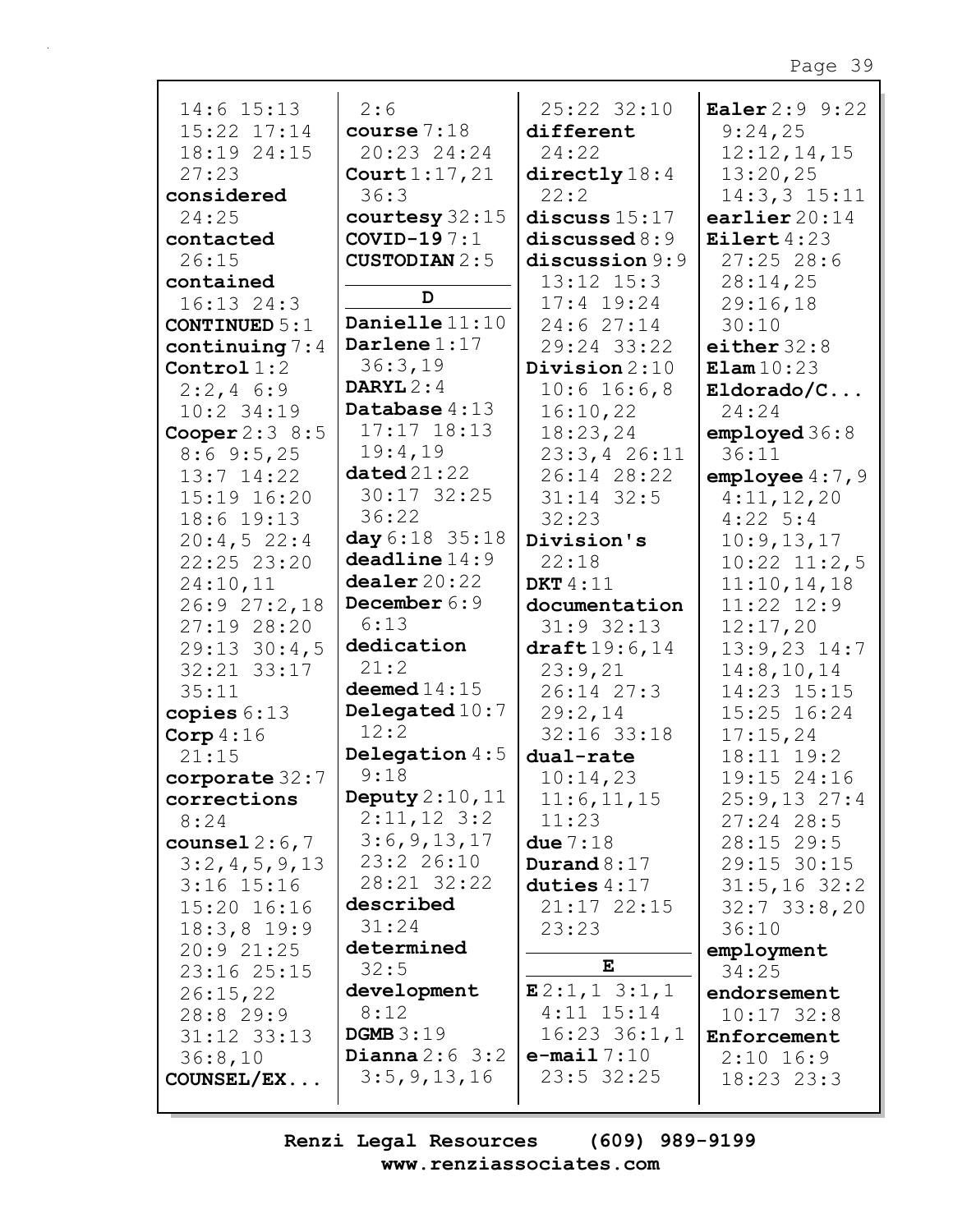| 26:11 28:22             | $8:20$ $9:17$            | further 9:9               | 29:15 33:18               |
|-------------------------|--------------------------|---------------------------|---------------------------|
| 32:23                   | $12:6$ $13:21$           | $12:3$ $13:12$            | granted $10:6,9$          |
| engage $30:24$          | $15:12$ $17:13$          | $15:3$ $16:10$            | 10:13,18,22               |
| Engel $1:17$            | 20:4,6,8                 | $17:4$ 19:24              | 11:2,6,10,14              |
| 36:3,19                 | 21:8 24:10               | 24:6 27:14                | 11:18,22                  |
| enter $32:17$           | 24:12,14                 | 29:24 33:22               | $12:2$ $17:23$            |
| Entertainment           | 26:15 27:18              | 36:7,9                    | $24:25$ 25:8              |
| $3:8,15$ 4:15           | 27:20,22                 |                           | 26:16 30:19               |
| 4:18,24                 | 30:4,6,8                 | G                         | granting 12:24            |
| 20:11,14,20             | 31:23 32:24              | games $11:23$             | greatest 20:15            |
| 20:25 21:11             | 34:5, 12, 14             | gamma2:10                 | Gregg $4:20$              |
| 21:13,19                | 35:18                    | $3:19$ $10:19$            | 24:17 27:5                |
| 22:6,924:2              | favor $9:12$             | $16:9$ $18:23$            | group $31:10$             |
| $25:4,20$ 28:2          | $13:15$ $15:6$           | $20:21$ $23:3$            |                           |
| 28:12 29:20             | 17:733:24                | 26:11 28:22               | н                         |
| 30:22 31:22             | 35:14                    | 32:23                     | HAMILTON 1:23             |
| entitled $6:7$          | February 25:6            | Gary 12:10, 21            | happy $21:6$              |
| ESQ3:18                 | 25:7                     | Gene $4:17$               | $\texttt{Hard10:20}$      |
| Evaluation              | $\texttt{filed} 6:10$    | 21:16 22:15               | 11:12                     |
| $10:3$ $12:16$          | 14:10 17:21              | 23:6,22                   | $\texttt{Harrah's } 3:11$ |
| Event $4:14$            | $18:24$ 25:5             | general $2:6$ , $6$       | 4:15,21                   |
| $17:17$ 19:4            | $\texttt{filling}$ 12:17 | 2:10,11,11                | 21:13 24:19               |
| 19:19                   | 14:8                     | $2:12 \quad 3:2,3,4$      | $25:11$ $26:2$            |
| Events $18:13$          | final $8:18$             | 3:5,6,9,10                | 27:9                      |
| Executive               | 30:9                     | 3:13,14,16                | health $7:1$              |
| 20:19                   | <b>Financial</b> $10:3$  | 3:174:21                  | Hearing $9:3,11$          |
| exercise $4:17$         | 12:15                    | $6:5$ 18:8                | 13:5,14                   |
| $21:17$ $22:16$         | financially              | 23:2 24:18                | 14:20 15:5                |
| 23:24                   | 36:11                    | $25:10$ 26:2              | $16:18$ 17:6              |
| existing $10:17$        | find 14:23               | 26:10 27:8                | 19:11 20:2                |
| expedited $31:9$        | 19:18 27:7               | 28:21 32:22               | 23:18 24:8                |
| <b>Expires</b> 36:23    | 29:18                    | $q$ etting $32:12$        | 26:24 27:16               |
| extended $32:15$        | first1:11                | given $6:16$              | 29:11 30:2                |
|                         | 8:2026:17                | going $32:3$              | 33:15                     |
| F                       | five $12:21$             | $\mathsf{good}\,6:3$ , 22 | Heffron $4:7$             |
| F2:136:1                | fixture 20:20            | $8:2$ 9:24                | 12:11,22                  |
| facts $14:13$           | <b>Flag</b> $6:21$       | 12:14 15:18               | $\text{held } 34:7$       |
| Fair $34:21$            | $\text{Floor}1:11$       | $16:7$ $18:5$ , 21        | HIGHWAY 1:22              |
| 35:5                    | $\texttt{follow} 7:20$   | 22:3,24                   | hiring $8:16$             |
| family $21:5$           | following $10:6$         | $25:17$ 26:8              | Hodgon $4:8$              |
| <b>Farber</b> $3:18$    | 12:18                    | 28:10,19                  | 12:11,22                  |
| 31:21                   | foregoing $36:5$         | 32:20 35:18               | holding $33:8$            |
| fashion $31:10$         | form $18:15$             | grant $13:8$              | 34:21                     |
| <b>Fauntleroy</b> $2:6$ | 28:16                    | 16:22 19:15               | House $6:11$              |
| 3:2,5,9,13              | forward $31:15$          | $22:22 \ 26:6$            | Hyatt3:18                 |
| 3:168:2,7,9             | FREE $1:24$              | $27:4$ 28:17              | 31:21                     |
|                         |                          |                           |                           |
|                         |                          |                           |                           |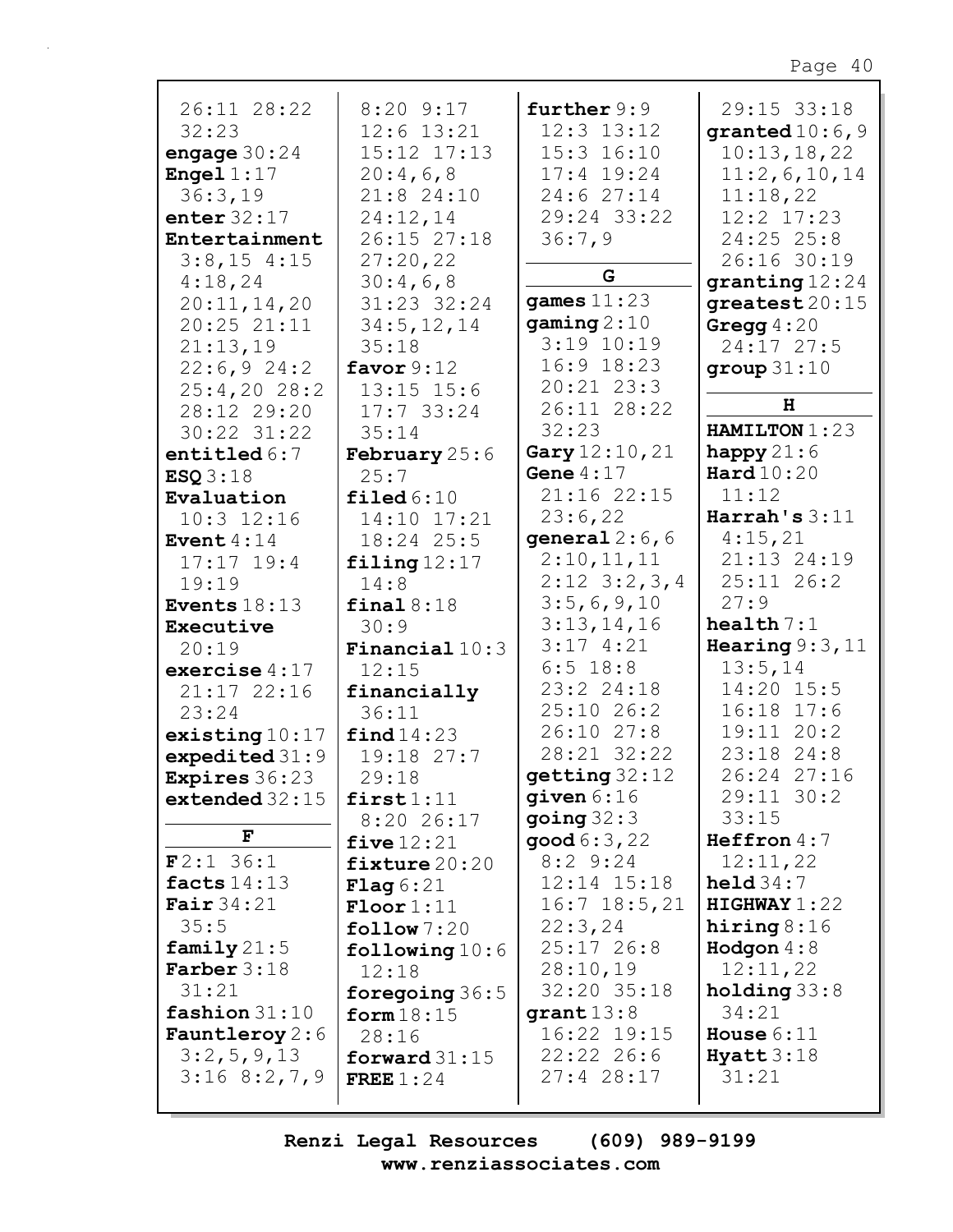|                  | $\texttt{intent} 30:23$         | Jones $5:3$         |                           |
|------------------|---------------------------------|---------------------|---------------------------|
| I                |                                 |                     | 110:13,22                 |
| $I-Gaming 10:10$ | Interactive                     | 30:14,19,24         | <b>lapse</b> $4:8$ 14:6   |
| ID 36:25         | 22:8                            | 33:2,8,19           | $\texttt{lapped14:16}$    |
| identify 7:23    | interested 7:3                  | <b>Jones' 31:25</b> | 14:24                     |
| inactivated      | 36:11                           | $Joseph 1:11$       | lapsing 13:22             |
| 13:10            | $\texttt{interim} 10:19$        | $3:3$ 18:7          | laws 6:7                  |
| inactivation     | $30:24$ 32:4                    | <b>Joshua</b> $5:3$ | <b>Lee</b> $4:17$ $21:16$ |
| $4:6$ 12:8       | $\texttt{internet10:19}$        | 30:14 33:19         | $22:15$ 23:6              |
| inactive 12:20   | investigated                    | $Jr4:11$ 15:14      | 23:22                     |
| 14:12            | 31:7                            | 16:24               | left22:11                 |
| inadvertently    | issuance $31:5$                 | <b>July</b> 24:23   | <b>Legal</b> $1:20,21$    |
| 22:11            | 31:25                           |                     | 3:7,10,14                 |
| inception        | $i$ ssue $32:9$                 | K                   | 22:525:19                 |
| 20:22            | item 3:2, 5, 9                  | K5:333:19           | $\texttt{letter}21:23$    |
| include 12:10    | $3:13,16$ 4:3                   | Kenney-Erdman       | Lewis $11:3$              |
| 13:23 22:8       | $5:2$ 8:1 9:1                   | 10:14               | $l$ icense $4:11$         |
| included $8:10$  | $9:18$ $10:1$                   | Kevin $4:7$         | $5:4$ 10:9,13             |
| including        | $11:1$ $12:1,7$                 | 12:10,21            | 10:18,22                  |
| 22:20            | $13:1,21$ $14:1$                | key 4:6, 8, 11      | 11:2,5,10,14              |
| indicated $18:2$ | $15:1,12$ $16:1$                | 4:12,19,22          | 11:18,22                  |
| 21:9             | $17:1, 13$ $18:1$               | 10:9, 12, 17        | $12:18$ $14:7,8$          |
| indicates        | 19:121:1,9                      | 10:22,25            | 14:10 15:15               |
| 30:23            | $21:12$ $22:1$                  | 11:5, 9, 14, 17     | 15:25 16:24               |
| individual       | $23:1$ $24:1$ , 15              | $11:21$ $12:8$      | $17:25$ $18:11$           |
| 14:9             | 25:126:1                        | 12:17,20            | 19:1625:9                 |
| individuals      | $27:1,22$ 28:1                  | $13:9,23$ 14:6      | 27:528:15                 |
| 12:19 14:5       | $29:1$ $30:1$ , 13              | 14:7,10,14          | 29:16 30:15               |
| industry 20:21   | $31:1$ $32:1$                   | 14:23 15:14         | $31:5, 16$ 32:2           |
| 34:20 35:3       | 33:1 34:16                      | 15:24 16:24         | 32:6,933:20               |
| $initial$ 4:10   | $i$ tems $20:10$                | 17:14,24            | 36:20                     |
| 4:12,19,22       |                                 | 18:11,25            | licensees                 |
| $5:4$ 15:13,23   | J                               | 19:15 24:16         | $22:13$ $31:2$            |
| $16:23$ $17:14$  | J11:14                          | 25:9,13             | 32:5                      |
| 18:11 19:15      | Jameeah $11:2$                  | $26:17$ $27:4$      | licenses $4:7,9$          |
| 24:16 25:12      | <b>James</b> $2:2 \ 4:8$        | $27:23$ 28:5        | $12:9$ $13:9$ , 23        |
| $25:23$ $27:4$   | $8:16$ 12:11                    | 28:15 29:15         | 14:14,24                  |
|                  | 12:22                           | $30:15$ $31:5$      | $licensing$ $2:9$         |
| 27:23 28:15      | Jersey $1:1$ , $13$             | $31:15$ $32:2$ , 6  | $8:14,17$ 10:2            |
| 29:15 30:15      | 1:236:8                         | 33:20               | $12:15$ $31:10$           |
| $31:15$ $33:19$  | $20:19$ $22:9$                  | Klein $4:20$        | <b>licensure</b> $4:12$   |
| initially        | 34:18 36:4                      | 24:17,21            | 4:20,23                   |
| 17:20 24:23      | $\textbf{Job} 34:21 \quad 35:5$ | 25:2,8,14,22        | $17:15$ $19:2$            |
| initiatives      | John $12:10, 21$                | $26:13$ $27:5,7$    | $24:16$ $25:13$           |
| 20:17            | joining $6:24$                  | Krushna $11:18$     | 26:13 27:24               |
| instructions     | Joint $4:15$                    |                     | $28:5, 24$ 33:2           |
| 7:20             | 21:12                           | L                   | $\text{lieu}$ $12:17$     |
|                  |                                 |                     |                           |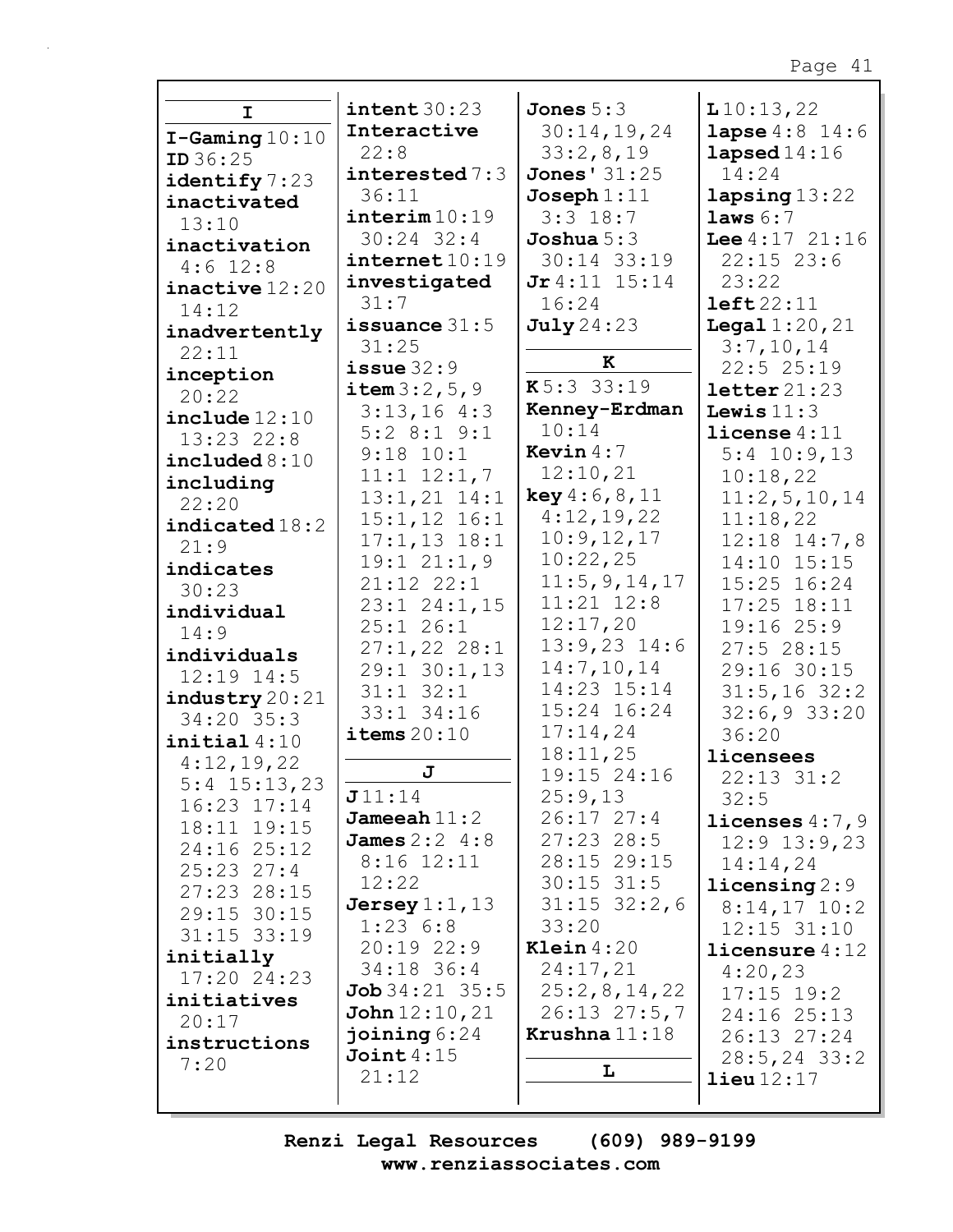| $\text{light }31:2$            | 30:21                    | $missed$ $21:4$                     | $17:16$ $18:9$         |
|--------------------------------|--------------------------|-------------------------------------|------------------------|
| link 7:21                      | $\texttt{matter}$ 7:22   | mitigate 6:25                       | 19:3,16                |
| list12:20                      | $8:20$ 15:17             | moment20:12                         | $nine$ 34:20           |
| 14:12                          | 16:11 17:19              | month $20:14$                       | NJ 3:19 22:20          |
| listen 7:7                     | 18:4,20                  | morning $6:3,23$                    | 23:12                  |
|                                | $21:21$ $22:2$           | $8:3,10$ 9:24                       | NJAC $14:24$           |
| $LLC$ 3:4, 12, 19              |                          | $12:14$ $15:18$                     |                        |
| $3:19$ $4:14,16$               | 25:1628:3,8              |                                     | 19:21 24:3             |
| 4:16,22                        | $30:16$ $31:14$<br>31:18 | $16:7$ 18:5,21                      | 27:11 29:17            |
| $17:18$ 19:5                   |                          | 22:3,24                             | 29:22                  |
| 19:20 21:14                    | matters 8:9              | $25:17$ 26:8                        | <b>NJSA</b> 19:16, 21  |
| $21:15$ 22:9                   | $9:22$ 13:3              | 28:10,19                            | 19:21 24:3             |
| 24:20 27:10                    | 14:18 20:11              | 32:20                               | 27:5,6,10,11           |
| long21:6                       | 21:10                    | motion $9:4,8$                      | 29:16,21,21            |
| $\text{looking } 34:25$        | <b>MCE</b> 33:6          | 13:6,11                             | <b>Notary</b> 36:4, 23 |
| 35:4                           | measure $6:25$           | 14:21 15:2                          | note 22:729:3          |
| Lordi $1:11$                   | meeting $1:5$ , $11$     | $16:19$ $17:3$                      | 30:8                   |
| $\texttt{lot34:22} \quad 35:7$ | $4:1, 4 \ 5:1$           | 19:12,23                            | $\texttt{noted}11:25$  |
| M                              | $6:1,8,11$ 7:2           | 23:19 24:5                          | November $36:24$       |
|                                | 7:4,5,14,16              | 26:25 27:13                         | number20:17            |
| M1:172:7,9                     | $7:19$ 8:22,24           | 29:12,23                            | nunc26:17              |
| $3:18$ 4:13,20                 | $9:7$ 17:23              | 33:16,21                            | $\mathsf{o}$           |
| $6:7$ 11:10                    | 24:23 25:7               | 35:9,12                             |                        |
| $17:16$ $18:9$                 | 28:7 30:20               | move $9:5$ 13:7                     | O2:1                   |
| 19:3,16                        | 32:3 34:11               | 14:22 16:20                         | $O'$ Gara $3:18$       |
| 24:17 27:5                     | 35:16,20                 | 19:13 23:20                         | 31:20,20               |
| 36:3,19                        | member $6:15$            | 27:2 29:13                          | 33:5                   |
| MaGee $10:18$                  | members $7:3$            | 33:17                               | objection              |
| mailed 6:14                    | memorialize              | moving $31:14$                      | $18:15$ $19:7$         |
| manager $2:9$                  | 11:25                    | multi-casino                        | 23:5,13                |
| $4:21$ 8:11                    | Mendes-Fer               | $10:16$ 32:8                        | 28:16 29:5             |
| 10:3, 10, 15                   | $2:12$ 3:6,9             | Muskett 3:3                         | 31:13 32:17            |
| $10:19$ $12:16$                | 3:13,17                  | 18:5,7                              | 33:10                  |
| 24:19 25:10                    | 22:24 23:2               | mute $7:22$                         | objections             |
| 26:227:9                       | 26:8 28:19               | N                                   | 26:5,19                |
| manner $11:24$                 | 32:20                    |                                     | occasions              |
| March $4:4$ , 5                | Mendez-Fer               | N3:1                                | 24:22                  |
| $8:22,24$ 9:6                  | 26:10 28:21              | <b>NANCE</b> 2:4 6:3                | Ocean $3:4$ 4:14       |
| $9:19$ $10:4,8$                | 32:22                    | need22:10                           | 10:11,15,24            |
| 10:12,16,21                    | merger $24:24$           | 33:6                                | 11:7, 16, 24           |
| $10:25$ $11:9$                 | Merrick 4:9              | $\boldsymbol{\mathsf{needs}}$ 23:11 | $17:17$ $18:8$         |
| 11:13,17                       | 13:24 14:15              | neither 36:7                        | 18:14,17               |
| 18:24 21:22                    | MGA3:19                  | <b>New 1:1, 13, 23</b>              | 19:4,20                |
| 30:20                          | minutes $4:4$            | $6:8$ 20:18                         | OFFICE $2:6,8$         |
| Marketing $4:14$               | 7:178:22,25              | $22:9$ 34:18                        | Officer 30:22          |
| $17:17$ $18:13$                | 9:6                      | 36:4                                | offices $1:10$         |
| 19:4,20                        | MIS 8:11                 | Nicole $4:13$                       | 34:8                   |
|                                |                          |                                     |                        |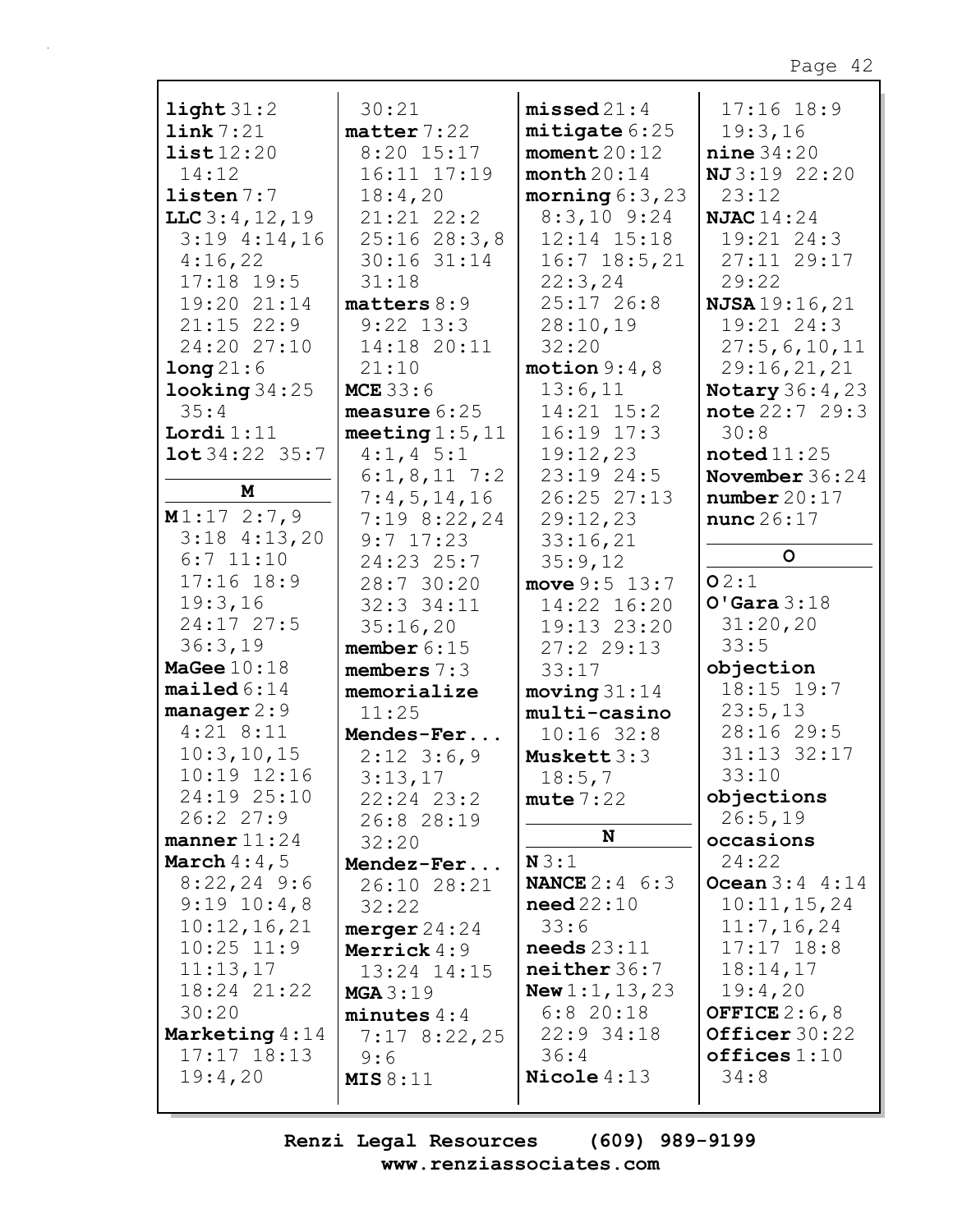| Open $6:8$              | $9:25$ 12:15     | 14:17,20           | $4:23$ 17:16                           |
|-------------------------|------------------|--------------------|----------------------------------------|
| opening $6:4$           | 14:3             | 15:2,5,8,10        | $18:7, 13$ 19:3                        |
| Operating $3:11$        | Paul 3:18 4:9    | 16:15,18           | 19:19 20:18                            |
| 4:15,22                 | 11:22 13:23      | 17:3,6,9,11        | 20:24 21:18                            |
| 21:14 24:19             | 14:14 31:20      | $18:6$ $19:8,11$   | 22:5,1723:7                            |
| 27:9                    | pending $4:18$   | 19:23 20:2,6       | 23:25 24:18                            |
| Operation $4:24$        | 21:19            | 20:7,922:4         | 25:3,10,18                             |
| operational             | period12:3,21    | 23:15,18           | 25:24 26:2                             |
| 30:25                   | 32:12            |                    |                                        |
|                         |                  | 24:5, 8, 12, 13    | 27:8,25                                |
| Operations              | permission       | 26:21,24           | 29:19                                  |
| 25:3, 25 28:2           | $4:17$ 21:16     | 27:13,16,20        | previously                             |
| 29:20                   | petition $4:15$  | 27:21 29:8         | 16:3                                   |
| opportunity             | 17:20 21:12      | 29:11,23           | prior12:13                             |
| 6:17                    | 21:22,23         | 30:2,6,7           | 23:22                                  |
| Opposed $9:14$          | 22:7,12,14       | 33:12,15,21        | <b>PRN</b> 4:14,19                     |
| $13:17$ $15:8$          | 25:5 30:17       | $33:24$ $34:2$ , 4 | 30:17                                  |
| $17:9$ 34:2             | 30:23            | 34:9,16            | $\texttt{pro}\,26\!:\!17$              |
| OPRA $2:5$              | Petitioners      | 35:13,16           | $\boldsymbol{\texttt{proceed}}\,31:18$ |
| order $13:8$            | 31:22            | point 33:6         | proceedings                            |
| 32:13                   | phones $7:22$    | pointed23:10       | 36:6                                   |
| originally              | Pimpinelli 2:7   | $25:22$ 33:5       | profession                             |
| 25:23                   | 15:16, 18, 20    | portion $34:10$    | 21:3                                   |
|                         | place $7:21$     | position 8:17      | promotion $8:10$                       |
| $\mathbf{P}$            | placed 12:19     | 10:10, 15, 19      | 8:12,14                                |
| $P1:11$ 3:1,1           | 14:11            | $10:24$ $11:3,7$   | protect 7:1                            |
| $4:17$ 21:16            |                  |                    |                                        |
| 23:22                   | please $6:19$    | 11:12,16,20        | provided $7:8$                         |
|                         | $7:23$ 8:4       | $11:24$ 18:2       | $7:20$ 16:3                            |
| p.m.34:22 35:6          | pleasure $20:16$ | $22:17$ $23:7$     | 17:2                                   |
| <b>PAGE</b> $4:3 \ 5:2$ | Pledge 6:19      | $30:21$ $35:4,5$   | providing $32:4$                       |
| parking 34:22           | plenarily 33:3   | positioned         | public 1:5, 11                         |
| 35:7                    | plenary $4:12$   | 30:18              | $4:1, 4 \ 5:1$                         |
| part30:24               | 4:19,20,23       | positions 35:2     | 6:1, 5, 7, 8, 15                       |
| 31:13                   | $17:15$ $18:12$  | Power's $17:23$    | 7:3,7,10,10                            |
| participant             | $18:25$ $19:2$   | powers $4:13,17$   | $8:22$ 34:10                           |
| 7:19                    | 21:19 23:23      | $17:16$ $18:9$     | 34:13,17                               |
| participants            | 24:17 25:13      | 18:12 19:3         | $35:20$ 36:4                           |
| 7:2,6                   | 25:23 27:24      | 19:16,18           | Public.com                             |
| participation           | 28:4,14          | 21:17 22:16        | 7:11                                   |
| 34:10                   | 30:19 31:15      | 23:24              | Public.com                             |
| parties 31:17           | $32:2$ $33:2$    | present 2:4        | 7:13                                   |
| 36:9                    | Plousis $2:2$    | 18:3 21:25         | pursuant $4:6$                         |
| partnership             | 6:228:7,8        | presented          | $9:20$ 14:24                           |
| 34:19                   | $8:19,23$ 9:3    | 25:12 31:9         | 19:16 27:5                             |
| <b>passed</b> $14:9$    |                  | President 3:3      | 29:16                                  |
| Pat 32:11               | 9:8,11,14,16     |                    |                                        |
|                         | 13:2,5,11,14     | 3:7,10,14          | Q                                      |
| Patrick 2:9             | 13:17,19         | 4:13,18,21         |                                        |
|                         |                  |                    |                                        |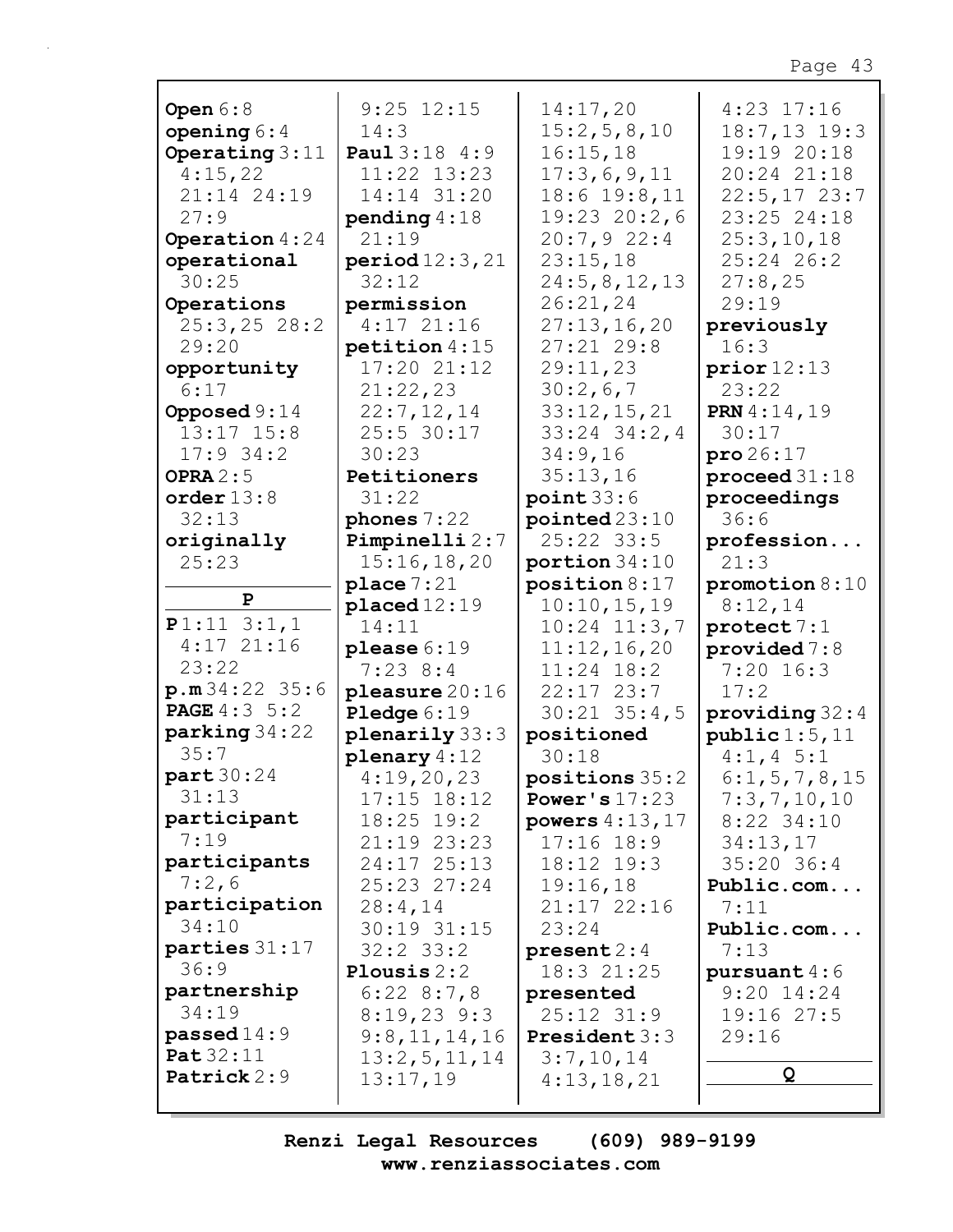| qualification                                                                                              | recorded $7:17$                                                                                                 | 12:8,24                                                                                                                             | 22:19 23:9                                                                                        |
|------------------------------------------------------------------------------------------------------------|-----------------------------------------------------------------------------------------------------------------|-------------------------------------------------------------------------------------------------------------------------------------|---------------------------------------------------------------------------------------------------|
| 4:13,19,20                                                                                                 | $\texttt{reflect}30:10$                                                                                         | required $9:23$                                                                                                                     | $25:21$ 26:4                                                                                      |
| $4:23$ $17:15$                                                                                             | reflected                                                                                                       | 12:4                                                                                                                                | 26:14 28:13                                                                                       |
| $17:25$ $18:12$                                                                                            | 22:10                                                                                                           | requiring $32:7$                                                                                                                    | 29:2 31:10                                                                                        |
| 19:2 21:20                                                                                                 | Regency $4:16$                                                                                                  | residency 33:7                                                                                                                      | 32:16                                                                                             |
| $22:15$ 23:6                                                                                               | 21:14                                                                                                           | resolution $4:6$                                                                                                                    | Richard $11:14$                                                                                   |
| 23:23 24:17                                                                                                | Regional 20:24                                                                                                  | $9:20$ 18:10                                                                                                                        | Risk10:10                                                                                         |
| 25:2, 9, 14, 24                                                                                            | regulations                                                                                                     | 18:16 19:6                                                                                                                          | Robert $4:11$                                                                                     |
| 26:13 27:24                                                                                                | 14:25                                                                                                           | 19:14 22:10                                                                                                                         | 15:14,24                                                                                          |
| 28:4,6,14,24                                                                                               | Regulatory $2:8$                                                                                                | 22:19,21                                                                                                                            | 16:23                                                                                             |
| 29:4 30:20                                                                                                 | 3:7,11,15                                                                                                       | 23:10,21                                                                                                                            | <b>Rock</b> 10:20                                                                                 |
| qualified                                                                                                  | 10:522:5                                                                                                        | $25:21$ 26:4                                                                                                                        | 11:12                                                                                             |
| 19:18 27:7                                                                                                 | 25:19                                                                                                           | 26:15,19                                                                                                                            | $\texttt{role20:17}$                                                                              |
| $29:19$ 31:6                                                                                               | related21:11                                                                                                    | 27:328:13                                                                                                                           | roll20:324:8<br>$27:16$ 30:2                                                                      |
| $32:3$ $33:4$                                                                                              | 36:8                                                                                                            | 29:3,6,14                                                                                                                           | Room 1:11                                                                                         |
| qualifying                                                                                                 | relation 31:7                                                                                                   | 30:932:16                                                                                                                           |                                                                                                   |
| 30:21<br>questions $8:23$<br>$13:2$ $14:17$<br>$16:15$ $19:8$<br>23:15 26:21<br>29:8 33:12<br>$\mathbf{R}$ | relative 30:20<br>36:10<br>relief12:25<br>13:8 21:24<br>$22:22$ 26:6<br>26:16 28:17<br>remaining<br>20:10 21:10 | 33:18 34:6<br>Resort $18:8,14$<br>Resorts $11:20$<br>18:17 20:23<br><b>RESOURCES 1:20</b><br>respect 30:10<br>respectfully<br>18:16 | S<br>S3:1 11:6<br><b>Sacco</b> $3:7,10$<br>$3:14$ $22:3,4$<br>23:10 25:17<br>25:18 28:10<br>28:11 |
| $R2:1$ 3:1 36:1                                                                                            | remember 7:23                                                                                                   | response $9:2$                                                                                                                      | safety $7:2$                                                                                      |
| ratification                                                                                               | remote $1:6$ 7:5                                                                                                | $9:10,15$ 13:4                                                                                                                      | Salute 6:21                                                                                       |
| $4:4$ 8:21                                                                                                 | remotely 6:25                                                                                                   | 13:13,18                                                                                                                            | Sannino $4:10$                                                                                    |
| ratify $9:6$                                                                                               | <b>RENZI</b> $1:20$                                                                                             | 14:19 15:4,9                                                                                                                        | 13:24 14:15                                                                                       |
| read $6:4$                                                                                                 | repeat $7:12$                                                                                                   | $16:17$ $17:5$                                                                                                                      | Sara2:11 3:2                                                                                      |
| really $32:14$                                                                                             | report $18:24$                                                                                                  | 17:10 19:10                                                                                                                         | 18:22                                                                                             |
| recall17:19                                                                                                | 22:18 26:12                                                                                                     | 19:25 23:17                                                                                                                         | schedule 6:12                                                                                     |
| 30:19                                                                                                      | 28:23                                                                                                           | 24:7 26:23                                                                                                                          | Schreck 3:18                                                                                      |
| recited $6:21$                                                                                             | Reporter $1:17$                                                                                                 | 27:15 29:10                                                                                                                         | 31:21                                                                                             |
| recognize                                                                                                  | 36:4                                                                                                            | 29:25 32:25                                                                                                                         | Seaman $4:11$                                                                                     |
| 20:12                                                                                                      | Reporting $1:21$                                                                                                | 33:14,23                                                                                                                            | 15:14,24                                                                                          |
| recommend $35:3$                                                                                           | request $22:21$                                                                                                 | 34:3                                                                                                                                | 16:23                                                                                             |
| recommenda                                                                                                 | 26:528:17                                                                                                       | retired20:13                                                                                                                        | second $9:8$                                                                                      |
| 16:4                                                                                                       | $31:4,25$ 32:9                                                                                                  | retirement                                                                                                                          | $13:11$ $15:2$                                                                                    |
| recommending                                                                                               | 32:17                                                                                                           | $21:6$ 31:3                                                                                                                         | $17:3$ $19:23$                                                                                    |
| 18:25                                                                                                      | requested                                                                                                       | review $8:18$                                                                                                                       | 24:527:13                                                                                         |
| recommends                                                                                                 | 12:19,24                                                                                                        | $9:22$ $12:12$                                                                                                                      | 29:23 33:21                                                                                       |
| $12:24$ $14:13$                                                                                            | 13:8 14:11                                                                                                      | 12:18 13:25                                                                                                                         | 35:13                                                                                             |
| 26:12 28:24                                                                                                | 21:24                                                                                                           | 14:8,10                                                                                                                             | Secretary $2:7$                                                                                   |
| 33:2                                                                                                       | requesting                                                                                                      | reviewed12:23                                                                                                                       | 6:10                                                                                              |
| record $8:4$                                                                                               | $4:16$ 21:16                                                                                                    | $16:2$ $18:10$                                                                                                                      | Section $29:4$                                                                                    |
| 30:9                                                                                                       | requests $4:6$                                                                                                  | 19:6 22:18                                                                                                                          | security $10:14$                                                                                  |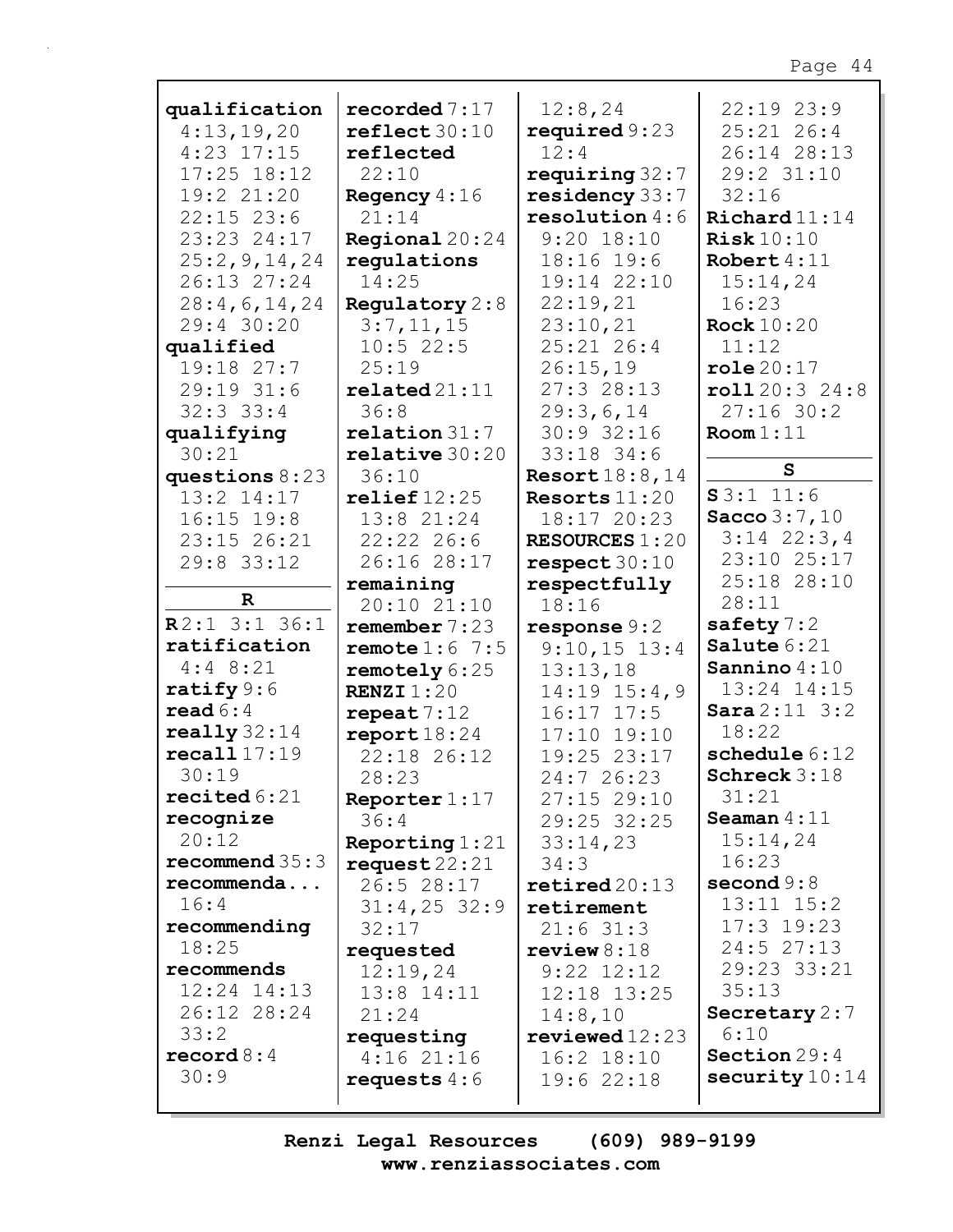| 11:7,19<br>seeking $21:23$<br>Senator 6:7<br>senior $2:7$ 3:3<br>$4:17,21$ 8:12<br>15:16,20<br>18:7 20:19<br>21:17 22:16<br>23:7,24<br>24:18 25:10 | state.nj.us<br>7:12<br>statement $6:4$<br><b>Steve</b> 20:13, 15<br>20:17<br>stipulation<br>15:23 16:2<br>16:11,21<br>17:2<br>Strategic $4:18$ | TEL $1:24$<br>temp $25:8$<br>temporary $10:8$<br>10:12,21,25<br>11:5, 9, 13, 17<br>11:21 17:24<br>17:24,25<br>$22:14$ $23:6$<br>23:22 24:25<br>25:8 26:17 | Trenton 6:11<br><b>Tropicana</b> $4:16$<br>20:19 21:15<br>true $36:5$<br>tunc 26:17<br>two $14:5,23$<br>U<br>unique $31:24$<br>$\texttt{uniquely} 30:18$ |
|----------------------------------------------------------------------------------------------------------------------------------------------------|------------------------------------------------------------------------------------------------------------------------------------------------|-----------------------------------------------------------------------------------------------------------------------------------------------------------|----------------------------------------------------------------------------------------------------------------------------------------------------------|
| $25:25$ $27:8$                                                                                                                                     | 21:18 22:17                                                                                                                                    | 28:5,6                                                                                                                                                    | use $7:4$                                                                                                                                                |
| sent7:11<br>serve $4:13,20$                                                                                                                        | 23:8,25                                                                                                                                        | <b>Tennessee</b> $1:12$<br>34:23 35:7                                                                                                                     | $\mathbf v$                                                                                                                                              |
| $4:23$ 17:16                                                                                                                                       | $\texttt{subject} 8:18$<br>16:12,24                                                                                                            | Teresa $2:7$                                                                                                                                              | Vaughn $11:15$                                                                                                                                           |
| $17:25$ $18:12$                                                                                                                                    | 24:2                                                                                                                                           | 15:16,19                                                                                                                                                  | versus $30:11$                                                                                                                                           |
| 19:3,1923:6                                                                                                                                        | submitted                                                                                                                                      | terms $16:25$                                                                                                                                             | veterans $34:21$                                                                                                                                         |
| 24:18 25:2,9                                                                                                                                       | 16:12                                                                                                                                          | thank $6:22$                                                                                                                                              | 34:24,25                                                                                                                                                 |
| 27:8,25                                                                                                                                            | subscribers                                                                                                                                    | 7:258:2,19                                                                                                                                                | 35:5                                                                                                                                                     |
| 29:19                                                                                                                                              | 6:14                                                                                                                                           | $9:17$ 12:5,6                                                                                                                                             | vice 2:3 3:3,7                                                                                                                                           |
| Services $1:21$                                                                                                                                    | subsequent                                                                                                                                     | $13:20$ $14:3$                                                                                                                                            | $3:10,14$ 4:13                                                                                                                                           |
| session $8:10$                                                                                                                                     | 25:5                                                                                                                                           | 15:11 16:14                                                                                                                                               | 4:18,21,23                                                                                                                                               |
| 34:6                                                                                                                                               | substance                                                                                                                                      | $17:12$ $18:5$                                                                                                                                            | $8:5,6$ 9:5,25                                                                                                                                           |
| settlement                                                                                                                                         | 18:16                                                                                                                                          | 18:1920:8,9                                                                                                                                               | $13:7$ $14:22$                                                                                                                                           |
| 15:23 16:21                                                                                                                                        | successful                                                                                                                                     | $21:7,8$ 22:23                                                                                                                                            | $15:19$ $16:8$                                                                                                                                           |
| <b>Shadiyah</b> $10:9$                                                                                                                             | 8:11,13,15                                                                                                                                     | 23:14 24:14                                                                                                                                               | 16:20 17:16                                                                                                                                              |
| Shannon $10:10$                                                                                                                                    | succinctly                                                                                                                                     | 26:7,20                                                                                                                                                   | $18:7, 13$ 19:3                                                                                                                                          |
| shift10:14                                                                                                                                         | 31:23                                                                                                                                          | 28:18 29:7                                                                                                                                                | 19:13,19                                                                                                                                                 |
| 11:7, 19, 24                                                                                                                                       | SUITE $1:22$                                                                                                                                   | 32:10,19                                                                                                                                                  | 20:4,521:18                                                                                                                                              |
| short $32:12$                                                                                                                                      | supervisor                                                                                                                                     | 33:11 34:9                                                                                                                                                | 22:4,4,16,25                                                                                                                                             |
| sign 9:14                                                                                                                                          | $8:14$ 10:23                                                                                                                                   | 35:17,19                                                                                                                                                  | 23:7,20,24                                                                                                                                               |
| Smith $11:11$                                                                                                                                      | 11:3,7,11,15                                                                                                                                   | thinking $35:4$                                                                                                                                           | 24:10, 11, 18<br>25:2,10,18                                                                                                                              |
| software $8:12$                                                                                                                                    | 11:19                                                                                                                                          | thoroughly                                                                                                                                                | 25:18,24,25                                                                                                                                              |
| $\text{speaking } 7:24$                                                                                                                            | support30:25                                                                                                                                   | 31:7                                                                                                                                                      | 26:927:2,8                                                                                                                                               |
| specialist                                                                                                                                         | 32:4                                                                                                                                           | three $12:18$                                                                                                                                             | 27:18,19,25                                                                                                                                              |
| 8:13                                                                                                                                               | surveillance                                                                                                                                   | $13:9$ 32:4                                                                                                                                               | 28:11,20                                                                                                                                                 |
| sportsbook                                                                                                                                         | $10:23$ $11:15$                                                                                                                                | time $7:14,15$                                                                                                                                            | 29:13,19                                                                                                                                                 |
| 11:3,11                                                                                                                                            | T                                                                                                                                              | $17:23$ $25:7$                                                                                                                                            | 30:4,532:21                                                                                                                                              |
| spouses $34:24$<br>spread $7:1$                                                                                                                    | T2:236:1,1                                                                                                                                     | 32:12                                                                                                                                                     | 33:17 35:11                                                                                                                                              |
| SQUARE $1:23$                                                                                                                                      | table11:23                                                                                                                                     | today $6:25$<br>32:14                                                                                                                                     | Videography                                                                                                                                              |
| staff $10:5$                                                                                                                                       | take $20:12$                                                                                                                                   | TOLL $1:24$                                                                                                                                               | 1:21                                                                                                                                                     |
| 12:23 14:13                                                                                                                                        | taken $17:22$                                                                                                                                  | trademark $21:3$                                                                                                                                          | Virgil $10:22$                                                                                                                                           |
| $16:2$ 31:14                                                                                                                                       | Tavormina                                                                                                                                      | transcribed                                                                                                                                               | <b>vote</b> $4:3 \ 5:2$                                                                                                                                  |
| 32:11                                                                                                                                              | 11:23                                                                                                                                          | 7:16                                                                                                                                                      | 20:324:9                                                                                                                                                 |
| State $1:1,22$                                                                                                                                     | technology $1:6$                                                                                                                               | transcript                                                                                                                                                | $27:17$ 30:3                                                                                                                                             |
| $6:10,11$ 36:4                                                                                                                                     | 7:5                                                                                                                                            | 36:6                                                                                                                                                      |                                                                                                                                                          |